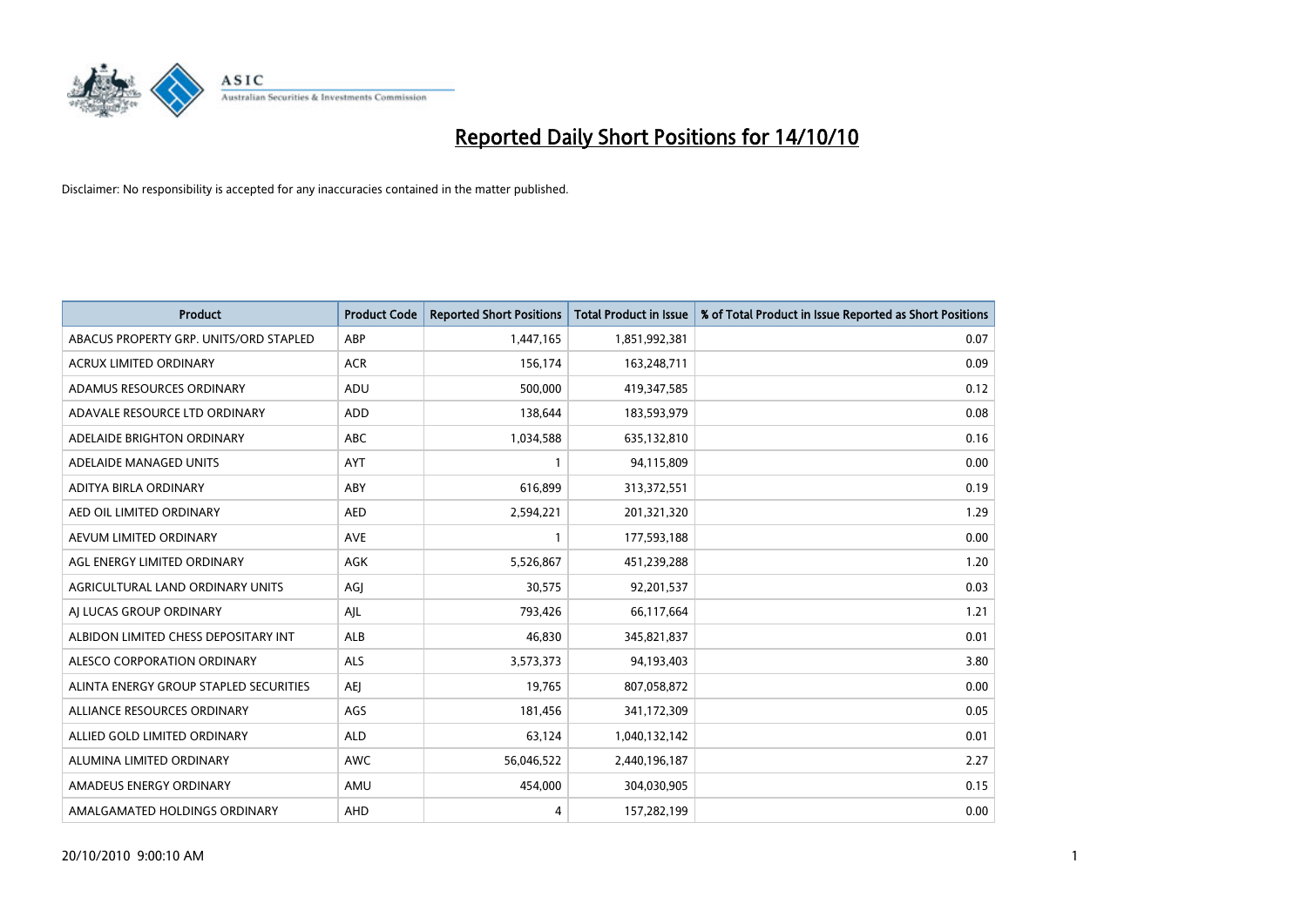

| <b>Product</b>                          | <b>Product Code</b> | <b>Reported Short Positions</b> | <b>Total Product in Issue</b> | % of Total Product in Issue Reported as Short Positions |
|-----------------------------------------|---------------------|---------------------------------|-------------------------------|---------------------------------------------------------|
| AMCOR LIMITED ORDINARY                  | <b>AMC</b>          | 1,120,066                       | 1,224,359,762                 | 0.07                                                    |
| AMP LIMITED ORDINARY                    | AMP                 | 23,777,297                      | 2,071,925,423                 | 1.09                                                    |
| AMPELLA MINING ORDINARY                 | <b>AMX</b>          | 28,646                          | 198,225,108                   | 0.01                                                    |
| ANDEAN RESOURCES LTD ORDINARY           | <b>AND</b>          | 326,653                         | 548,450,367                   | 0.06                                                    |
| ANSELL LIMITED ORDINARY                 | <b>ANN</b>          | 1,372,493                       | 132,894,402                   | 1.03                                                    |
| ANTARES ENERGY LTD ORDINARY             | <b>AZZ</b>          | 88,993                          | 299,333,110                   | 0.03                                                    |
| ANZ BANKING GRP LTD ORDINARY            | <b>ANZ</b>          | 8,571,631                       | 2,559,643,569                 | 0.30                                                    |
| APA GROUP STAPLED SECURITIES            | <b>APA</b>          | 6,148,615                       | 551,689,118                   | 1.12                                                    |
| APEX MINERALS NL ORDINARY               | <b>AXM</b>          | 885,146                         | 3,567,819,909                 | 0.02                                                    |
| APN EUROPEAN RETAIL UNITS STAPLED SEC.  | <b>AEZ</b>          | 11,832                          | 544,910,660                   | 0.00                                                    |
| APN NEWS & MEDIA ORDINARY               | <b>APN</b>          | 12,359,500                      | 606,084,019                   | 2.04                                                    |
| APOLLO GAS LIMITED ORDINARY             | <b>AZO</b>          | 71,180                          | 90,400,136                    | 0.08                                                    |
| AQUARIUS PLATINUM. ORDINARY             | <b>AQP</b>          | 7,907,689                       | 463,231,008                   | 1.71                                                    |
| AQUILA RESOURCES ORDINARY               | <b>AQA</b>          | 1,165,967                       | 322,862,186                   | 0.34                                                    |
| ARAFURA RESOURCE LTD ORDINARY           | <b>ARU</b>          | 799,803                         | 290,640,342                   | 0.27                                                    |
| ARB CORPORATION ORDINARY                | <b>ARP</b>          | 1,100                           | 72,481,302                    | 0.00                                                    |
| ARDENT LEISURE GROUP STAPLED SECURITIES | AAD                 | 1,160,283                       | 312,836,274                   | 0.36                                                    |
| ARISTOCRAT LEISURE ORDINARY             | <b>ALL</b>          | 24,994,975                      | 533,983,910                   | 4.68                                                    |
| ASCIANO GROUP STAPLED SECURITIES        | <b>AIO</b>          | 38,438,269                      | 2,926,103,883                 | 1.31                                                    |
| ASG GROUP LIMITED ORDINARY              | <b>ASZ</b>          | 27,410                          | 151,836,046                   | 0.01                                                    |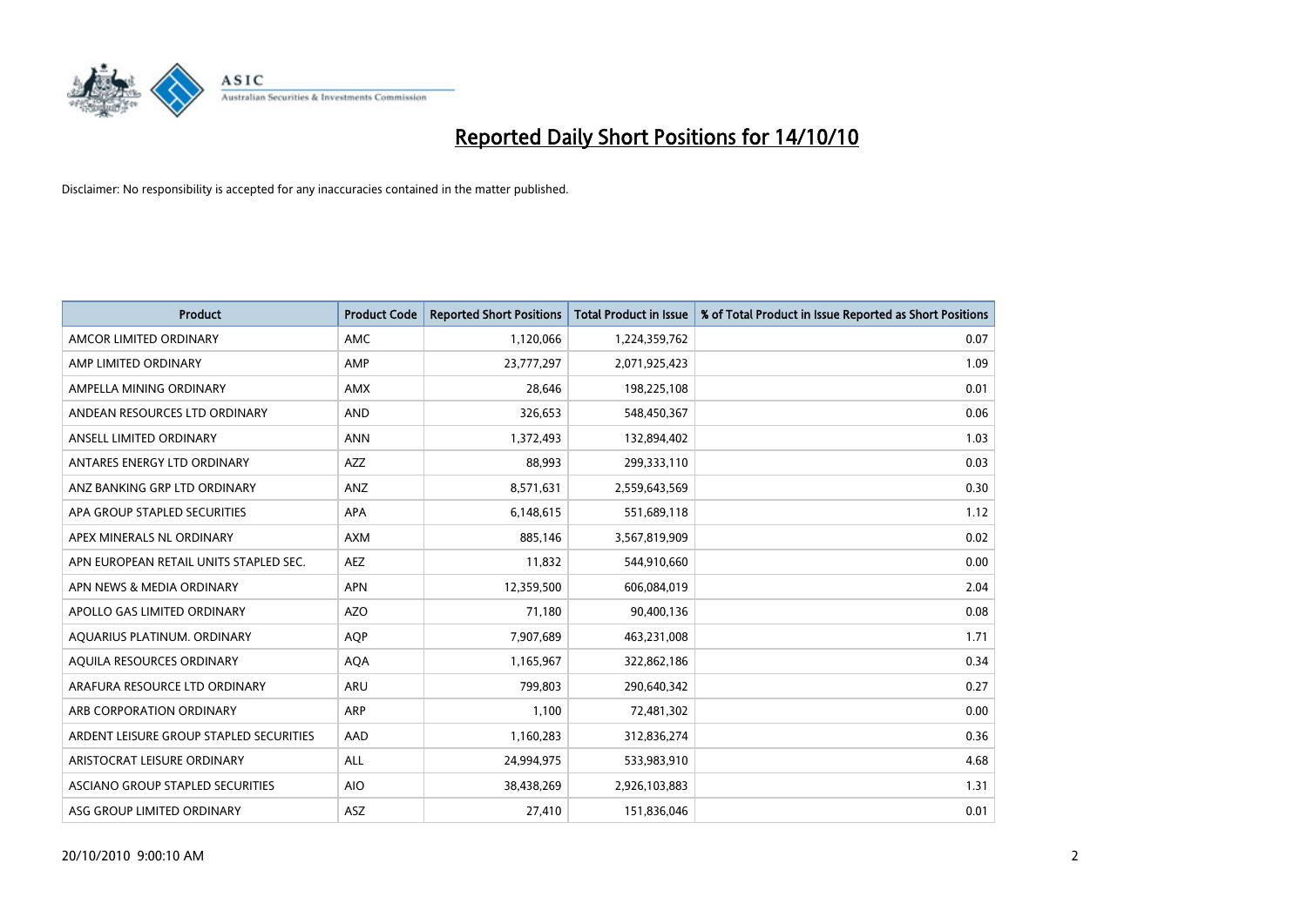

| <b>Product</b>                          | <b>Product Code</b> | <b>Reported Short Positions</b> | <b>Total Product in Issue</b> | % of Total Product in Issue Reported as Short Positions |
|-----------------------------------------|---------------------|---------------------------------|-------------------------------|---------------------------------------------------------|
| ASPEN GROUP ORD/UNITS STAPLED           | <b>APZ</b>          | 866,828                         | 583,934,711                   | 0.14                                                    |
| ASTRO JAP PROP GROUP STAPLED SECURITIES | AJA                 | 134,096                         | 508,212,161                   | 0.02                                                    |
| ASX LIMITED ORDINARY                    | <b>ASX</b>          | 3,718,304                       | 175,136,729                   | 2.10                                                    |
| ATLAS IRON LIMITED ORDINARY             | <b>AGO</b>          | 5,172,869                       | 540,009,119                   | 0.94                                                    |
| AUCKLAND INTERNATION ORDINARY           | AIA                 | 54                              | 1,310,392,831                 | 0.00                                                    |
| <b>AURORA OIL &amp; GAS ORDINARY</b>    | <b>AUT</b>          | 139,617                         | 278,365,342                   | 0.04                                                    |
| AUSDRILL LIMITED ORDINARY               | <b>ASL</b>          | 58,650                          | 261,820,159                   | 0.02                                                    |
| AUSENCO LIMITED ORDINARY                | <b>AAX</b>          | 4,736,924                       | 122,427,576                   | 3.88                                                    |
| <b>AUSTAL LIMITED ORDINARY</b>          | ASB                 | 263,180                         | 188,069,638                   | 0.13                                                    |
| <b>AUSTAR UNITED ORDINARY</b>           | <b>AUN</b>          | 14,660,735                      | 1,271,329,063                 | 1.14                                                    |
| AUSTBROKERS HOLDINGS ORDINARY           | <b>AUB</b>          | 2                               | 52,736,987                    | 0.00                                                    |
| AUSTEREO GROUP LTD. ORDINARY            | <b>AEO</b>          | 29,692                          | 344,783,708                   | 0.01                                                    |
| AUSTIN ENGINEERING ORDINARY             | ANG                 | 9,474                           | 71,314,403                    | 0.01                                                    |
| AUSTRALAND PROPERTY STAPLED SECURITY    | <b>ALZ</b>          | 148,975                         | 576,837,197                   | 0.03                                                    |
| AUSTRALIAN AGRICULT, ORDINARY           | <b>AAC</b>          | 4,370,264                       | 264,264,459                   | 1.63                                                    |
| AUSTRALIAN EDUCATION UNITS              | <b>AEU</b>          | 625,000                         | 134,973,383                   | 0.46                                                    |
| AUSTRALIAN FOUNDAT. ORDINARY            | AFI                 | 884                             | 1,013,151,345                 | 0.00                                                    |
| AUSTRALIAN INFRASTR. UNITS/ORDINARY     | <b>AIX</b>          | 179,578                         | 620,733,944                   | 0.02                                                    |
| AUSTRALIAN MINES LTD ORDINARY           | <b>AUZ</b>          | 1,400,000                       | 6,981,662,168                 | 0.02                                                    |
| AUSTRALIAN PHARM. ORDINARY              | API                 | 886,289                         | 488,115,883                   | 0.17                                                    |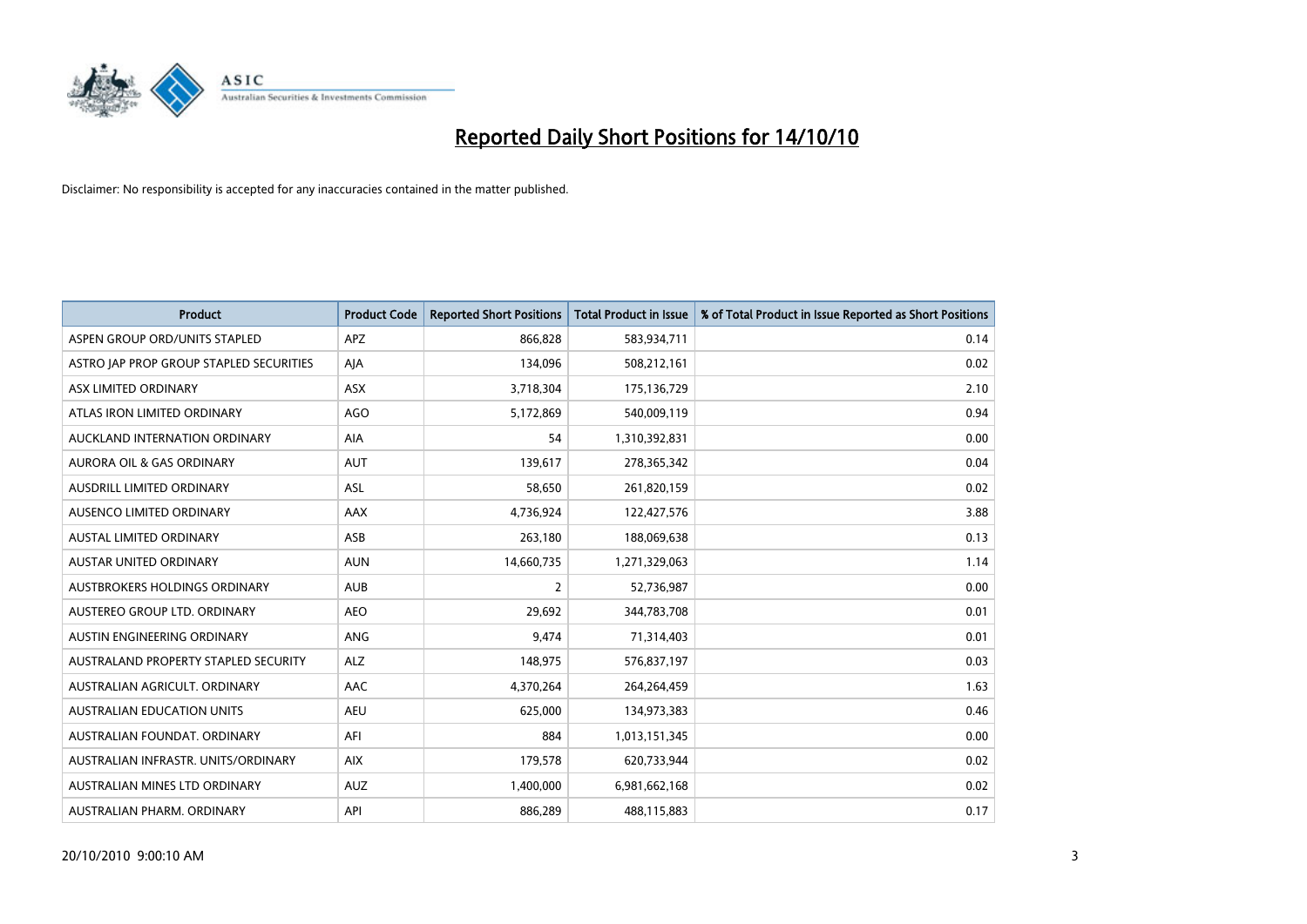

| <b>Product</b>                       | <b>Product Code</b> | <b>Reported Short Positions</b> | <b>Total Product in Issue</b> | % of Total Product in Issue Reported as Short Positions |
|--------------------------------------|---------------------|---------------------------------|-------------------------------|---------------------------------------------------------|
| AVEXA LIMITED ORDINARY               | <b>AVX</b>          | 243,657                         | 847,688,779                   | 0.03                                                    |
| AVOCA RESOURCES ORDINARY             | <b>AVO</b>          | 861,033                         | 302,379,660                   | 0.29                                                    |
| AWB LIMITED ORDINARY                 | AWB                 | 2,520,854                       | 817,304,356                   | 0.30                                                    |
| AWE LIMITED ORDINARY                 | <b>AWE</b>          | 1,800,415                       | 521,871,941                   | 0.35                                                    |
| AXA ASIA PACIFIC ORDINARY            | <b>AXA</b>          | 5,920,908                       | 2,067,095,545                 | 0.28                                                    |
| BANK OF QUEENSLAND. ORDINARY         | <b>BOO</b>          | 2,528,200                       | 215,681,127                   | 1.18                                                    |
| <b>BANNERMAN RESOURCES ORDINARY</b>  | <b>BMN</b>          | 278.579                         | 201,710,934                   | 0.14                                                    |
| <b>BASS STRAIT OIL CO ORDINARY</b>   | <b>BAS</b>          | 1,482                           | 291,030,250                   | 0.00                                                    |
| <b>BATHURST RESOURCES ORDINARY</b>   | <b>BTU</b>          | 2,097,466                       | 228,296,656                   | 0.92                                                    |
| <b>BAUXITE RESOURCE LTD ORDINARY</b> | <b>BAU</b>          | 44,797                          | 234,379,896                   | 0.02                                                    |
| BEACH ENERGY LIMITED ORDINARY        | <b>BPT</b>          | 2,002,057                       | 1,098,548,140                 | 0.16                                                    |
| BENDIGO AND ADELAIDE ORDINARY        | <b>BEN</b>          | 3,293,013                       | 357,550,269                   | 0.93                                                    |
| BENDIGO MINING LTD ORDINARY          | <b>BDG</b>          | 9,078,555                       | 509,712,735                   | 1.78                                                    |
| BERKELEY RESOURCES ORDINARY          | <b>BKY</b>          | 6,731                           | 137,632,135                   | 0.00                                                    |
| <b>BHP BILLITON LIMITED ORDINARY</b> | <b>BHP</b>          | 25,658,624                      | 3,356,081,497                 | 0.73                                                    |
| <b>BILLABONG ORDINARY</b>            | <b>BBG</b>          | 6,647,683                       | 253,122,552                   | 2.63                                                    |
| <b>BIOTA HOLDINGS ORDINARY</b>       | <b>BTA</b>          | 1,686,933                       | 179,878,356                   | 0.94                                                    |
| <b>BISALLOY STEEL ORDINARY</b>       | <b>BIS</b>          | 84,480                          | 216,455,965                   | 0.04                                                    |
| BKI INVESTMENT LTD ORDINARY          | BKI                 | 508                             | 420,919,092                   | 0.00                                                    |
| <b>BLACKTHORN RESOURCES ORDINARY</b> | <b>BTR</b>          | 35.848                          | 106,885,300                   | 0.03                                                    |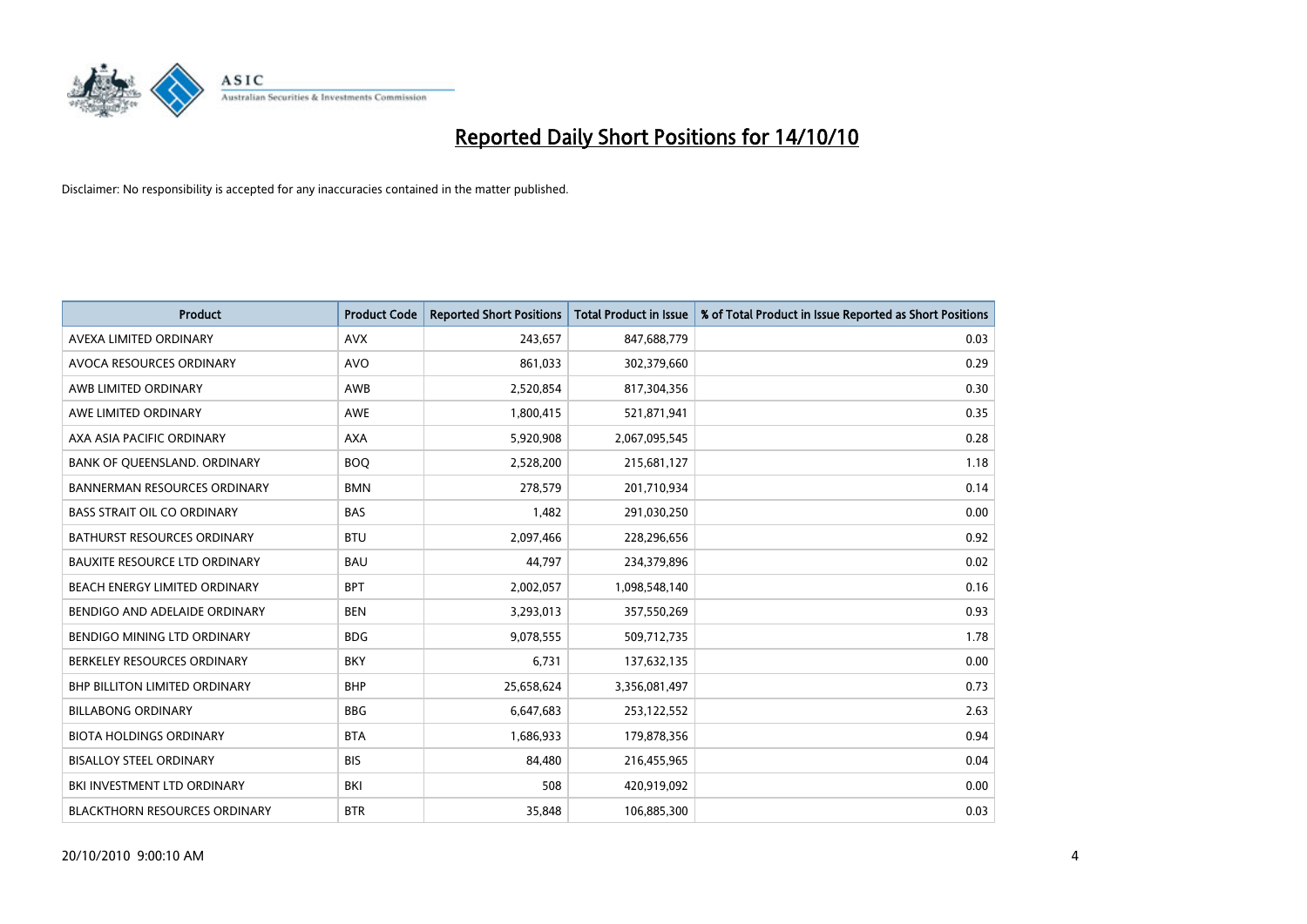

| <b>Product</b>                           | <b>Product Code</b> | <b>Reported Short Positions</b> | <b>Total Product in Issue</b> | % of Total Product in Issue Reported as Short Positions |
|------------------------------------------|---------------------|---------------------------------|-------------------------------|---------------------------------------------------------|
| <b>BLUESCOPE STEEL LTD ORDINARY</b>      | <b>BSL</b>          | 19,877,220                      | 1,823,324,017                 | 1.08                                                    |
| <b>BOART LONGYEAR ORDINARY</b>           | <b>BLY</b>          | 3,853,913                       | 461,163,412                   | 0.83                                                    |
| <b>BOOM LOGISTICS ORDINARY</b>           | <b>BOL</b>          | 337.999                         | 460,795,156                   | 0.07                                                    |
| BORAL LIMITED. ORDINARY                  | <b>BLD</b>          | 20,313,216                      | 718,853,617                   | 2.81                                                    |
| BOTSWANA METALS LTD ORDINARY             | <b>BML</b>          | 7,000                           | 106,087,760                   | 0.01                                                    |
| <b>BOW ENERGY LIMITED ORDINARY</b>       | <b>BOW</b>          | 2,071,039                       | 280,607,187                   | 0.73                                                    |
| <b>BRADKEN LIMITED ORDINARY</b>          | <b>BKN</b>          | 657,073                         | 139,346,259                   | 0.46                                                    |
| <b>BRAMBLES LIMITED ORDINARY</b>         | <b>BXB</b>          | 12,683,027                      | 1,422,595,331                 | 0.86                                                    |
| BREVILLE GROUP LTD ORDINARY              | <b>BRG</b>          | 2,740                           | 129,515,322                   | 0.00                                                    |
| <b>BRICKWORKS LIMITED ORDINARY</b>       | <b>BKW</b>          | 36,897                          | 147,235,904                   | 0.02                                                    |
| <b>BROCKMAN RESOURCES ORDINARY</b>       | <b>BRM</b>          | 178,224                         | 141,688,151                   | 0.13                                                    |
| BT INVESTMENT MNGMNT ORDINARY            | <b>BTT</b>          | 543,614                         | 160,000,000                   | 0.34                                                    |
| <b>BUNNINGS WAREHOUSE ORDINARY UNITS</b> | <b>BWP</b>          | 496,636                         | 427,042,646                   | 0.11                                                    |
| <b>BURU ENERGY ORDINARY</b>              | <b>BRU</b>          | 171,612                         | 182,777,620                   | 0.09                                                    |
| CABCHARGE AUSTRALIA ORDINARY             | CAB                 | 1,355,376                       | 120,437,014                   | 1.11                                                    |
| CALTEX AUSTRALIA ORDINARY                | <b>CTX</b>          | 6,855,184                       | 270,000,000                   | 2.53                                                    |
| <b>CAMPBELL BROTHERS ORDINARY</b>        | <b>CPB</b>          | 850,557                         | 63,517,495                    | 1.33                                                    |
| CAPE LAMBERT RES LTD ORDINARY            | <b>CFE</b>          | 373,187                         | 593,166,467                   | 0.06                                                    |
| <b>CARBON ENERGY ORDINARY</b>            | <b>CNX</b>          | 572,787                         | 609,497,650                   | 0.08                                                    |
| <b>CARDNO LIMITED ORDINARY</b>           | CDD                 | 14.359                          | 105,599,600                   | 0.01                                                    |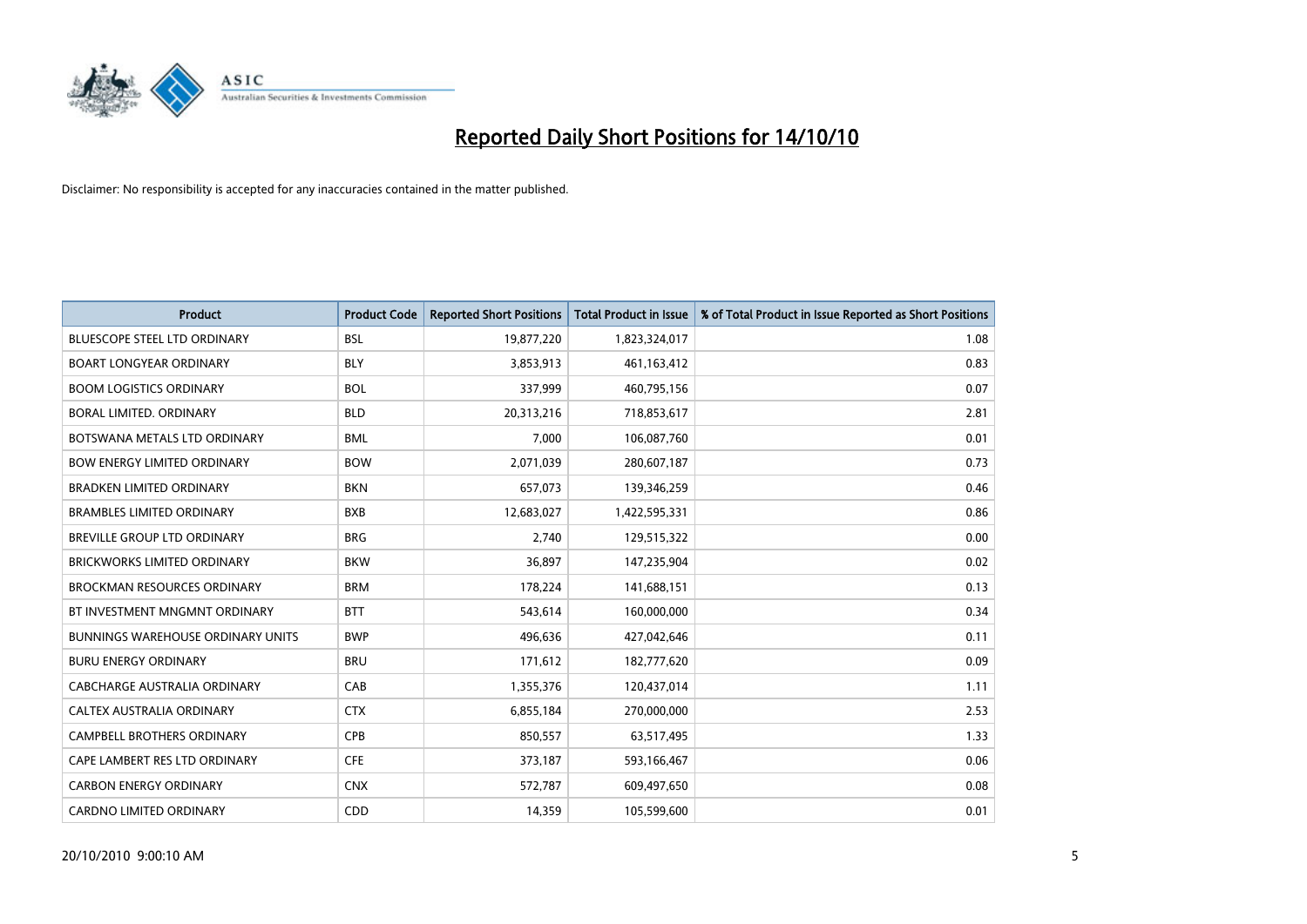

| <b>Product</b>                                | <b>Product Code</b> | <b>Reported Short Positions</b> | Total Product in Issue | % of Total Product in Issue Reported as Short Positions |
|-----------------------------------------------|---------------------|---------------------------------|------------------------|---------------------------------------------------------|
| CARNARVON PETROLEUM ORDINARY                  | <b>CVN</b>          | 2,144,192                       | 686,759,634            | 0.31                                                    |
| CARNEGIE WAVE ENERGY ORDINARY                 | <b>CWE</b>          | 83,000                          | 565,237,627            | 0.01                                                    |
| <b>CARPATHIAN RESOURCES ORDINARY</b>          | <b>CPN</b>          | 75.000                          | 265,533,501            | 0.03                                                    |
| CARPENTARIA EXP. LTD ORDINARY                 | CAP                 | 9,777                           | 94,071,301             | 0.01                                                    |
| CARSALES.COM LTD ORDINARY                     | <b>CRZ</b>          | 1,049,311                       | 232,750,800            | 0.44                                                    |
| CASH CONVERTERS ORD/DIV ACCESS                | CCV                 | 68,191                          | 379,761,025            | 0.01                                                    |
| <b>CASPIAN OIL &amp; GAS ORDINARY</b>         | <b>CIG</b>          | 50.000                          | 1,331,500,513          | 0.00                                                    |
| CATALPA RESOURCES ORDINARY                    | CAH                 | 148,687                         | 162,772,989            | 0.09                                                    |
| CEC GROUP LIMITED ORDINARY                    | <b>CEG</b>          | 1,750                           | 79,662,662             | 0.00                                                    |
| <b>CELLNET GROUP ORDINARY</b>                 | <b>CLT</b>          | 1,342                           | 70,221,390             | 0.00                                                    |
| CENTENNIAL COAL ORDINARY                      | <b>CEY</b>          | 408,874                         | 395,126,381            | 0.10                                                    |
| CENTRAL PETROLEUM ORDINARY                    | <b>CTP</b>          | 11,455                          | 982,297,842            | 0.00                                                    |
| <b>CENTRO PROPERTIES UNITS/ORD STAPLED</b>    | <b>CNP</b>          | 338,420                         | 972,414,514            | 0.03                                                    |
| <b>CENTRO RETAIL GROUP STAPLED SECURITIES</b> | <b>CER</b>          | 709,574                         | 2,286,399,424          | 0.03                                                    |
| <b>CERAMIC FUEL CELLS ORDINARY</b>            | <b>CFU</b>          | 138,346                         | 1,195,446,166          | 0.01                                                    |
| CFS RETAIL PROPERTY UNITS                     | <b>CFX</b>          | 39,034,111                      | 2,820,392,571          | 1.39                                                    |
| <b>CGA MINING LIMITED ORDINARY</b>            | <b>CGX</b>          | 40.942                          | 333,084,476            | 0.01                                                    |
| CHALLENGER DIV.PRO. STAPLED UNITS             | <b>CDI</b>          | 26,782                          | 913,426,007            | 0.00                                                    |
| <b>CHALLENGER F.S.G.LTD ORDINARY</b>          | <b>CGF</b>          | 9,872,227                       | 502,653,232            | 1.94                                                    |
| <b>CHALLENGER INFRAST, STAPLED UNITS</b>      | <b>CIF</b>          | 8,420                           | 316,223,785            | 0.00                                                    |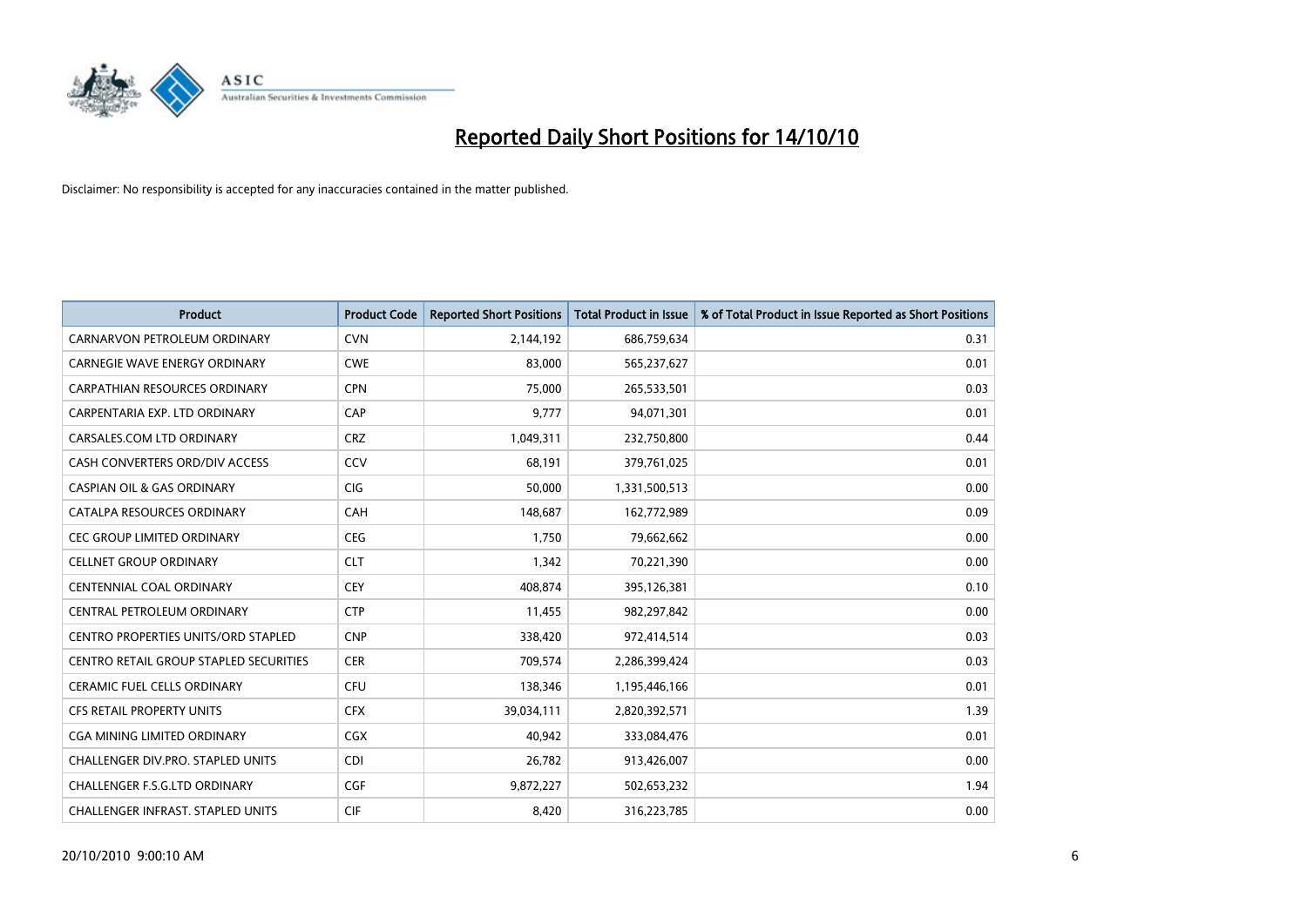

| <b>Product</b>                          | <b>Product Code</b> | <b>Reported Short Positions</b> | <b>Total Product in Issue</b> | % of Total Product in Issue Reported as Short Positions |
|-----------------------------------------|---------------------|---------------------------------|-------------------------------|---------------------------------------------------------|
| <b>CHANDLER MACLEOD LTD ORDINARY</b>    | <b>CMG</b>          | 11,970                          | 422,031,685                   | 0.00                                                    |
| CHARTER HALL GROUP STAPLED US PROHIBIT. | CHC                 | 2,388,569                       | 1,225,365,088                 | 0.19                                                    |
| <b>CHARTER HALL OFFICE UNIT</b>         | CQO                 | 435,132                         | 493,319,730                   | 0.09                                                    |
| <b>CHARTER HALL RETAIL UNITS</b>        | <b>COR</b>          | 292,899                         | 305,810,723                   | 0.09                                                    |
| CHEMGENEX PHARMACEUT ORDINARY           | <b>CXS</b>          | 221,509                         | 283,348,870                   | 0.08                                                    |
| CITADEL RESOURCE GRP ORDINARY           | CGG                 | 2,497,940                       | 2,367,460,116                 | 0.10                                                    |
| CITIGOLD CORP LTD ORDINARY              | <b>CTO</b>          | 2,098,686                       | 964,512,301                   | 0.22                                                    |
| CLINUVEL PHARMACEUT, ORDINARY           | CUV                 | 41,277                          | 303,443,665                   | 0.01                                                    |
| <b>CLOUGH LIMITED ORDINARY</b>          | <b>CLO</b>          | 149,752                         | 771,906,269                   | 0.01                                                    |
| <b>COAL &amp; ALLIED ORDINARY</b>       | <b>CNA</b>          | 6,357                           | 86,584,735                    | 0.01                                                    |
| COAL OF AFRICA LTD ORDINARY             | <b>CZA</b>          | 938,591                         | 530,514,663                   | 0.17                                                    |
| <b>COALSPUR MINES LTD ORDINARY</b>      | <b>CPL</b>          | 237,466                         | 379,088,134                   | 0.06                                                    |
| COCA-COLA AMATIL ORDINARY               | <b>CCL</b>          | 6,133,098                       | 755,940,367                   | 0.79                                                    |
| <b>COCHLEAR LIMITED ORDINARY</b>        | COH                 | 716,427                         | 56,590,681                    | 1.26                                                    |
| <b>COCKATOO COAL ORDINARY</b>           | <b>COK</b>          |                                 | 868,499,759                   | 0.00                                                    |
| <b>COEUR D'ALENE MINES. CDI 1:1</b>     | <b>CXC</b>          | 1,000                           | 4,427,833                     | 0.02                                                    |
| <b>COFFEY INTERNATIONAL ORDINARY</b>    | COF                 | 20,869                          | 129,035,760                   | 0.01                                                    |
| COMMONWEALTH BANK, ORDINARY             | <b>CBA</b>          | 14,525,338                      | 1,548,882,074                 | 0.91                                                    |
| <b>COMMONWEALTH PROP ORDINARY UNITS</b> | <b>CPA</b>          | 12,143,176                      | 2,012,803,230                 | 0.61                                                    |
| <b>COMPASS RESOURCES ORDINARY</b>       | <b>CMR</b>          | 101,480                         | 147,402,920                   | 0.07                                                    |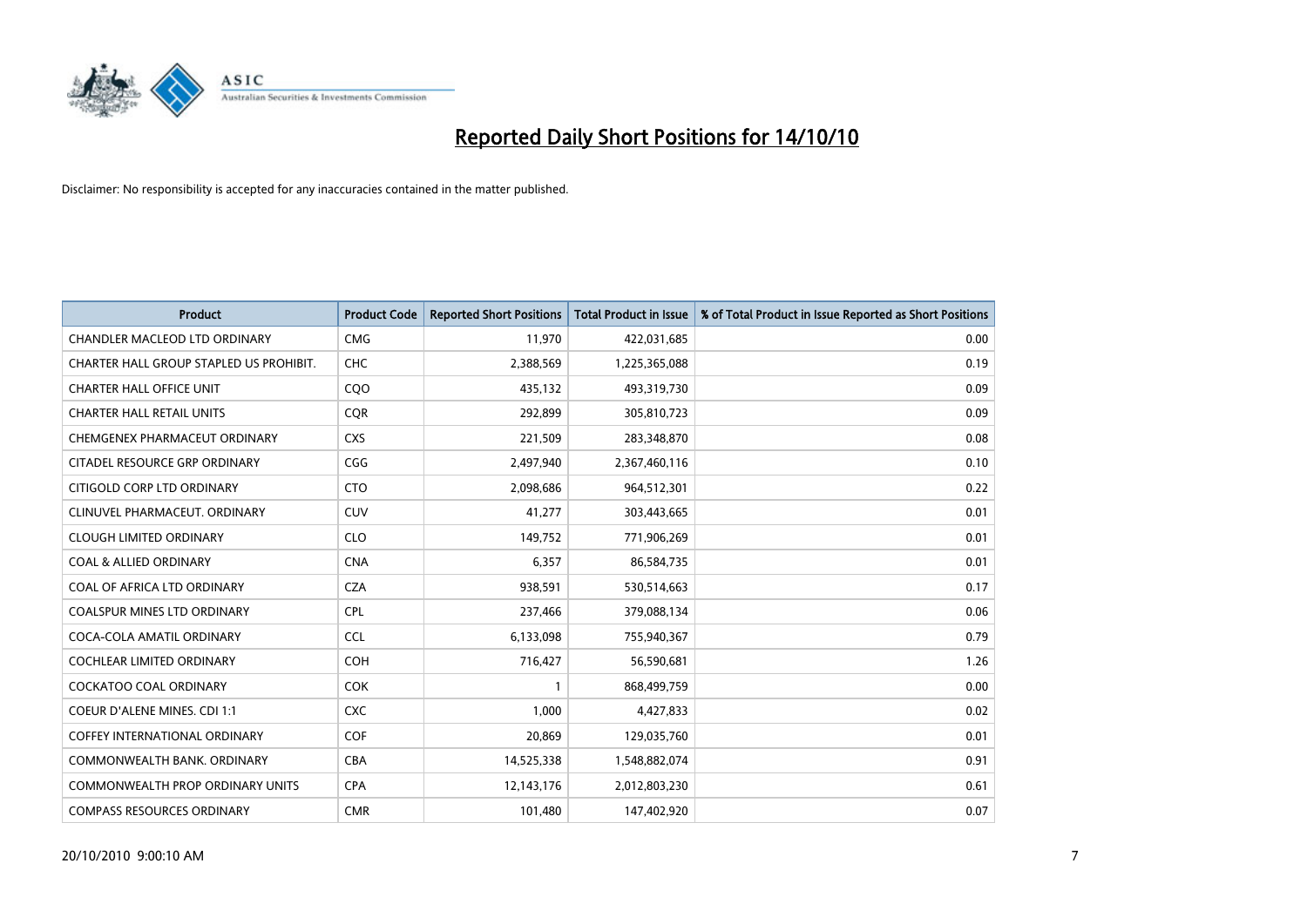

| <b>Product</b>                           | <b>Product Code</b> | <b>Reported Short Positions</b> | <b>Total Product in Issue</b> | % of Total Product in Issue Reported as Short Positions |
|------------------------------------------|---------------------|---------------------------------|-------------------------------|---------------------------------------------------------|
| <b>COMPUTERSHARE LTD ORDINARY</b>        | <b>CPU</b>          | 3,739,431                       | 555,664,059                   | 0.67                                                    |
| CONNECTEAST GROUP STAPLED                | CEU                 | 32,464,572                      | 3,940,145,951                 | 0.81                                                    |
| CONQUEST MINING ORDINARY                 | CQT                 | 653,082                         | 424,053,225                   | 0.15                                                    |
| CONSOLIDATED MEDIA. ORDINARY             | <b>CMI</b>          | 3,179,882                       | 577,145,934                   | 0.55                                                    |
| CONTANGO MICROCAP ORDINARY               | <b>CTN</b>          | 7,500                           | 151,458,972                   | 0.00                                                    |
| <b>COOPER ENERGY LTD ORDINARY</b>        | <b>COE</b>          | 81,612                          | 292,576,001                   | 0.03                                                    |
| <b>COPPER STRIKE LTD ORDINARY</b>        | <b>CSE</b>          | 714                             | 129,455,571                   | 0.00                                                    |
| <b>COUNT FINANCIAL ORDINARY</b>          | COU                 | 1,382,550                       | 261,968,742                   | 0.53                                                    |
| CRANE GROUP LIMITED ORDINARY             | <b>CRG</b>          | 3,077,450                       | 79,110,667                    | 3.88                                                    |
| <b>CROMWELL GROUP STAPLED SECURITIES</b> | <b>CMW</b>          | 144,929                         | 903,987,367                   | 0.02                                                    |
| <b>CROWN LIMITED ORDINARY</b>            | <b>CWN</b>          | 5,577,307                       | 754,131,800                   | 0.71                                                    |
| <b>CSG LIMITED ORDINARY</b>              | CSV                 | 478,001                         | 244,320,695                   | 0.19                                                    |
| <b>CSL LIMITED ORDINARY</b>              | <b>CSL</b>          | 7,433,961                       | 549,975,700                   | 1.34                                                    |
| <b>CSR LIMITED ORDINARY</b>              | <b>CSR</b>          | 3,688,478                       | 1,517,907,314                 | 0.22                                                    |
| <b>CUDECO LIMITED ORDINARY</b>           | CDU                 | 507,752                         | 145,412,643                   | 0.35                                                    |
| <b>CUSTOMERS LIMITED ORDINARY</b>        | <b>CUS</b>          | 67,199                          | 134,999,097                   | 0.05                                                    |
| DART ENERGY LTD ORDINARY                 | <b>DTE</b>          | 1,715,155                       | 419,748,184                   | 0.39                                                    |
| DAVID JONES LIMITED ORDINARY             | DJS.                | 17,223,426                      | 510,945,759                   | 3.36                                                    |
| DECMIL GROUP LIMITED ORDINARY            | <b>DCG</b>          | 17,397                          | 123,804,568                   | 0.01                                                    |
| DEEP YELLOW LIMITED ORDINARY             | <b>DYL</b>          | 45,134                          | 1,125,814,458                 | 0.00                                                    |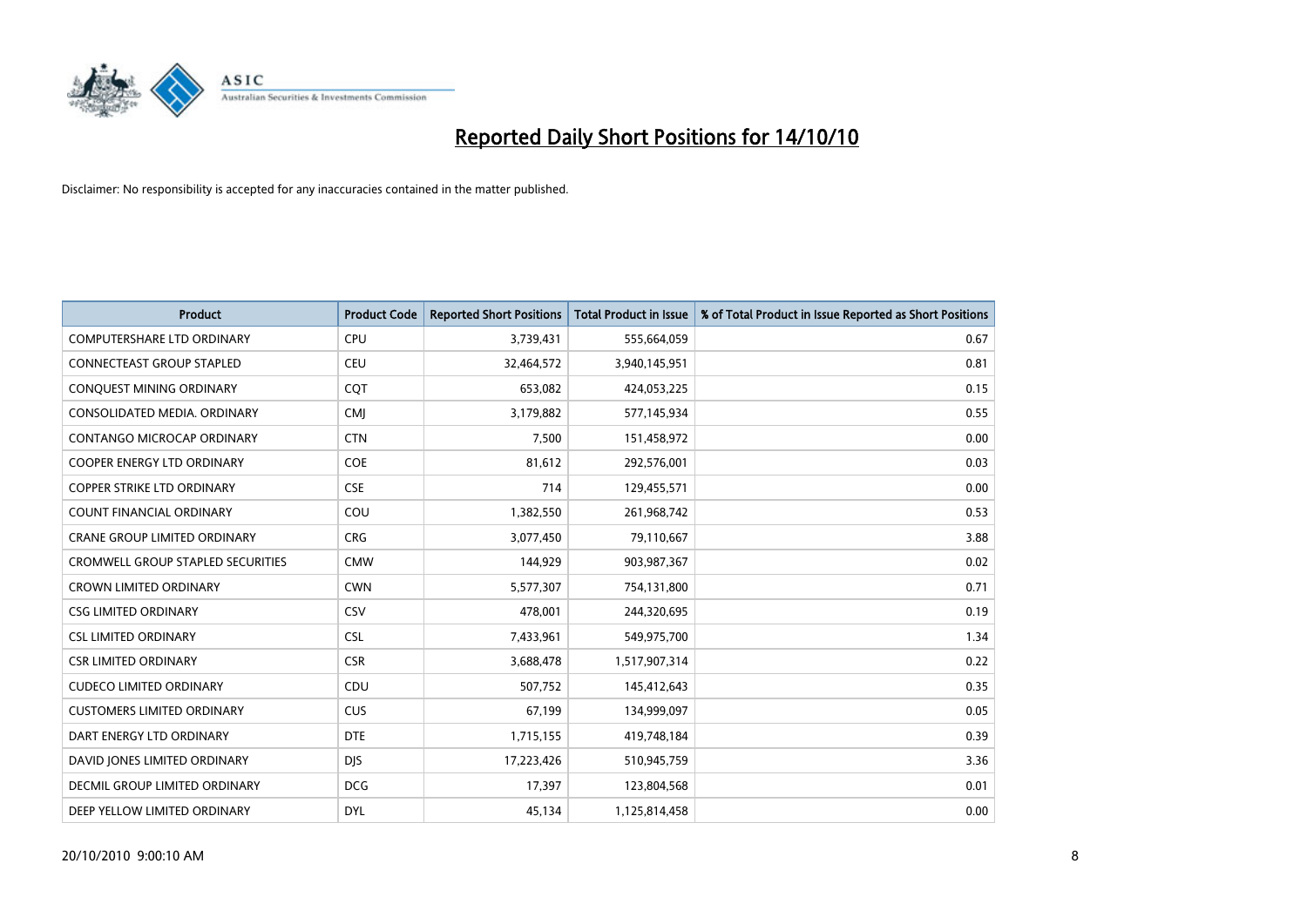

| <b>Product</b>                       | <b>Product Code</b> | <b>Reported Short Positions</b> | <b>Total Product in Issue</b> | % of Total Product in Issue Reported as Short Positions |
|--------------------------------------|---------------------|---------------------------------|-------------------------------|---------------------------------------------------------|
| DEVINE LIMITED ORDINARY              | <b>DVN</b>          | 1,000                           | 634,918,223                   | 0.00                                                    |
| DEXUS PROPERTY GROUP STAPLED UNITS   | <b>DXS</b>          | 17,105,892                      | 4,839,024,176                 | 0.35                                                    |
| DISCOVERY METALS LTD ORDINARY        | <b>DML</b>          | 201,207                         | 302,202,585                   | 0.07                                                    |
| DJERRIWARRH ORDINARY                 | <b>DIW</b>          | 900                             | 213,758,150                   | 0.00                                                    |
| DOMINION MINING ORDINARY             | <b>DOM</b>          | 283,568                         | 103,520,259                   | 0.26                                                    |
| DOMINO PIZZA ENTERPR ORDINARY        | <b>DMP</b>          | 3                               | 68,407,674                    | 0.00                                                    |
| DOWNER EDI LIMITED ORDINARY          | <b>DOW</b>          | 1,839,502                       | 343,178,483                   | 0.53                                                    |
| DUET GROUP STAPLED US PROHIBIT.      | <b>DUE</b>          | 225,774                         | 887,304,690                   | 0.02                                                    |
| DULUXGROUP LIMITED ORDINARY          | <b>DLX</b>          | 41,056                          | 366,992,120                   | 0.00                                                    |
| DYESOL LIMITED ORDINARY              | <b>DYE</b>          | 2,000                           | 143,325,847                   | 0.00                                                    |
| EASTERN STAR GAS ORDINARY            | <b>ESG</b>          | 2,902,168                       | 991,347,041                   | 0.27                                                    |
| EDT RETAIL TRUST UNITS               | <b>EDT</b>          | 99,457                          | 4,700,290,868                 | 0.00                                                    |
| <b>ELDERS LIMITED ORDINARY</b>       | <b>ELD</b>          | 19,883,747                      | 448,598,480                   | 4.43                                                    |
| ELDORADO GOLD CORP CDI 1:1           | EAU                 | 18,590                          | 21,671,827                    | 0.08                                                    |
| ELIXIR PETROLEUM LTD ORDINARY        | <b>EXR</b>          | 324,400                         | 188,988,472                   | 0.17                                                    |
| <b>EMECO HOLDINGS ORDINARY</b>       | <b>EHL</b>          | 742,220                         | 631,237,586                   | 0.11                                                    |
| <b>ENERGY DEVELOPMENTS ORDINARY</b>  | <b>ENE</b>          | 503                             | 156,622,631                   | 0.00                                                    |
| <b>ENERGY RESOURCES ORDINARY 'A'</b> | <b>ERA</b>          | 1,040,406                       | 190,737,934                   | 0.53                                                    |
| <b>ENERGY WORLD CORPOR, ORDINARY</b> | <b>EWC</b>          | 7,296,482                       | 1,561,166,672                 | 0.46                                                    |
| ENTEK ENERGY LTD ORDINARY            | ETE                 | 489,903                         | 258,692,535                   | 0.19                                                    |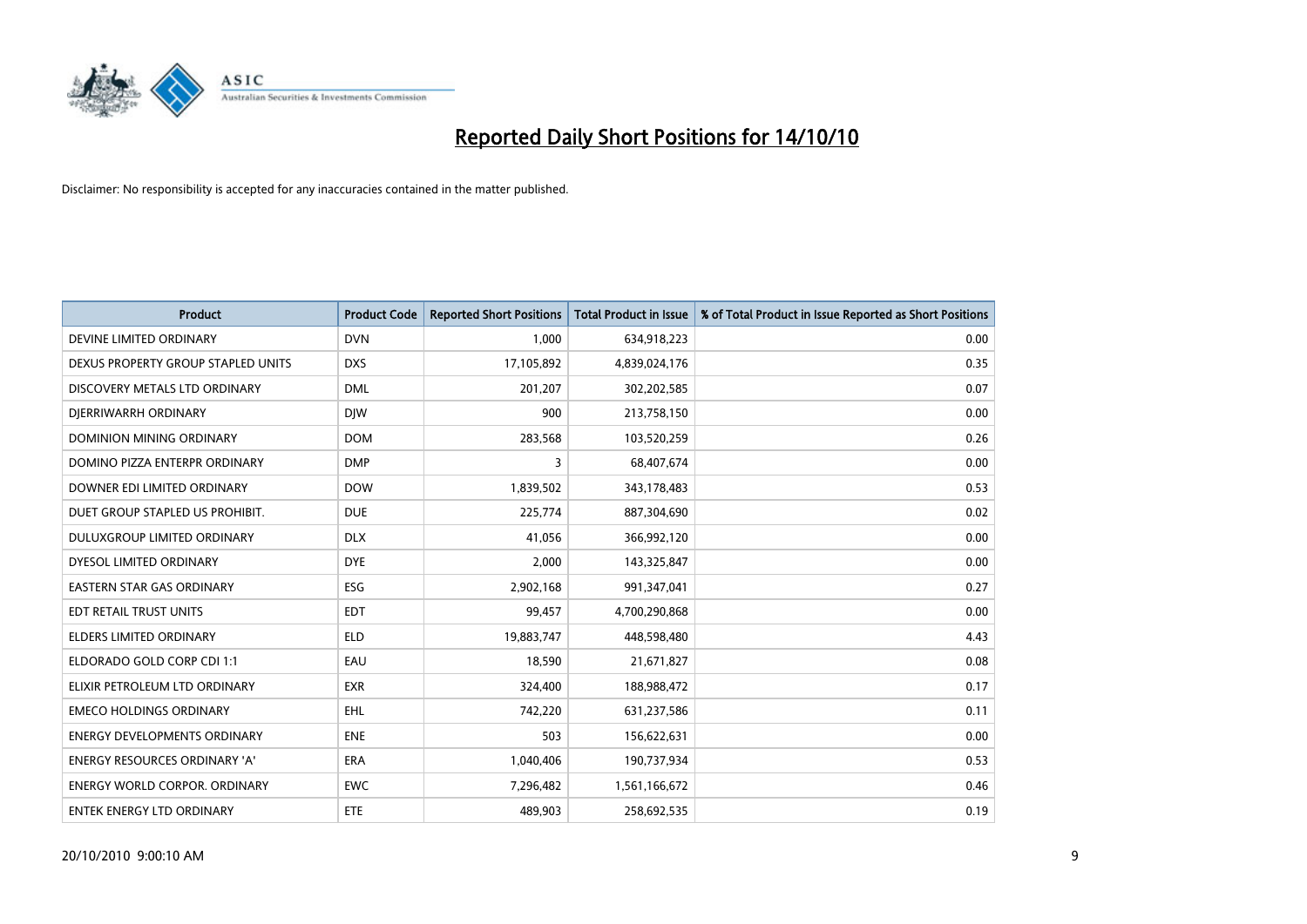

| <b>Product</b>                            | <b>Product Code</b> | <b>Reported Short Positions</b> | <b>Total Product in Issue</b> | % of Total Product in Issue Reported as Short Positions |
|-------------------------------------------|---------------------|---------------------------------|-------------------------------|---------------------------------------------------------|
| <b>ENTELLECT SOLUTIONS ORDINARY</b>       | <b>ESN</b>          | 464,050                         | 1,740,334,200                 | 0.03                                                    |
| ENVESTRA LIMITED ORDINARY                 | ENV                 | 1,485,633                       | 1,386,827,962                 | 0.11                                                    |
| EQUINOX MINERALS LTD CHESS DEPOSITARY INT | EON                 | 2,482,049                       | 707,868,211                   | 0.33                                                    |
| <b>EVEREST FINANCIAL ORDINARY</b>         | EFG                 | 4,300                           | 251,442,316                   | 0.00                                                    |
| <b>EXTRACT RESOURCES ORDINARY</b>         | <b>EXT</b>          | 1,005,237                       | 243,302,298                   | 0.40                                                    |
| FAIRFAX MEDIA LTD ORDINARY                | <b>FXJ</b>          | 281,337,384                     | 2,351,955,725                 | 11.96                                                   |
| <b>FANTASTIC HOLDINGS ORDINARY</b>        | <b>FAN</b>          | 3,000                           | 102,693,495                   | 0.00                                                    |
| FERRAUS LIMITED ORDINARY                  | <b>FRS</b>          | 370                             | 202,695,137                   | 0.00                                                    |
| FISHER & PAYKEL APP. ORDINARY             | <b>FPA</b>          | 9,814,113                       | 724,235,162                   | 1.35                                                    |
| FISHER & PAYKEL H. ORDINARY               | <b>FPH</b>          | 2,113,170                       | 517,444,890                   | 0.40                                                    |
| FKP PROPERTY GROUP STAPLED SECURITIES     | <b>FKP</b>          | 3,951,128                       | 1,174,033,185                 | 0.33                                                    |
| FLEETWOOD CORP ORDINARY                   | <b>FWD</b>          | 66,835                          | 57,209,053                    | 0.11                                                    |
| FLETCHER BUILDING ORDINARY                | <b>FBU</b>          | 567,953                         | 611,250,393                   | 0.09                                                    |
| FLEXIGROUP LIMITED ORDINARY               | <b>FXL</b>          | 9,065                           | 275,472,492                   | 0.00                                                    |
| <b>FLIGHT CENTRE ORDINARY</b>             | <b>FLT</b>          | 2,544,559                       | 99,786,394                    | 2.54                                                    |
| FLINDERS MINES LTD ORDINARY               | <b>FMS</b>          | 20,946,166                      | 1,820,149,571                 | 1.15                                                    |
| FORTE ENERGY NL ORDINARY                  | <b>FTE</b>          | 2,658,986                       | 580,658,031                   | 0.46                                                    |
| FORTESCUE METALS GRP ORDINARY             | <b>FMG</b>          | 15,546,102                      | 3,111,397,689                 | 0.47                                                    |
| <b>FOSTER'S GROUP ORDINARY</b>            | FGL                 | 4,805,919                       | 1,930,723,313                 | 0.25                                                    |
| FTD CORPORATION ORDINARY                  | <b>FTD</b>          | 8,088                           | 100,421,069                   | 0.01                                                    |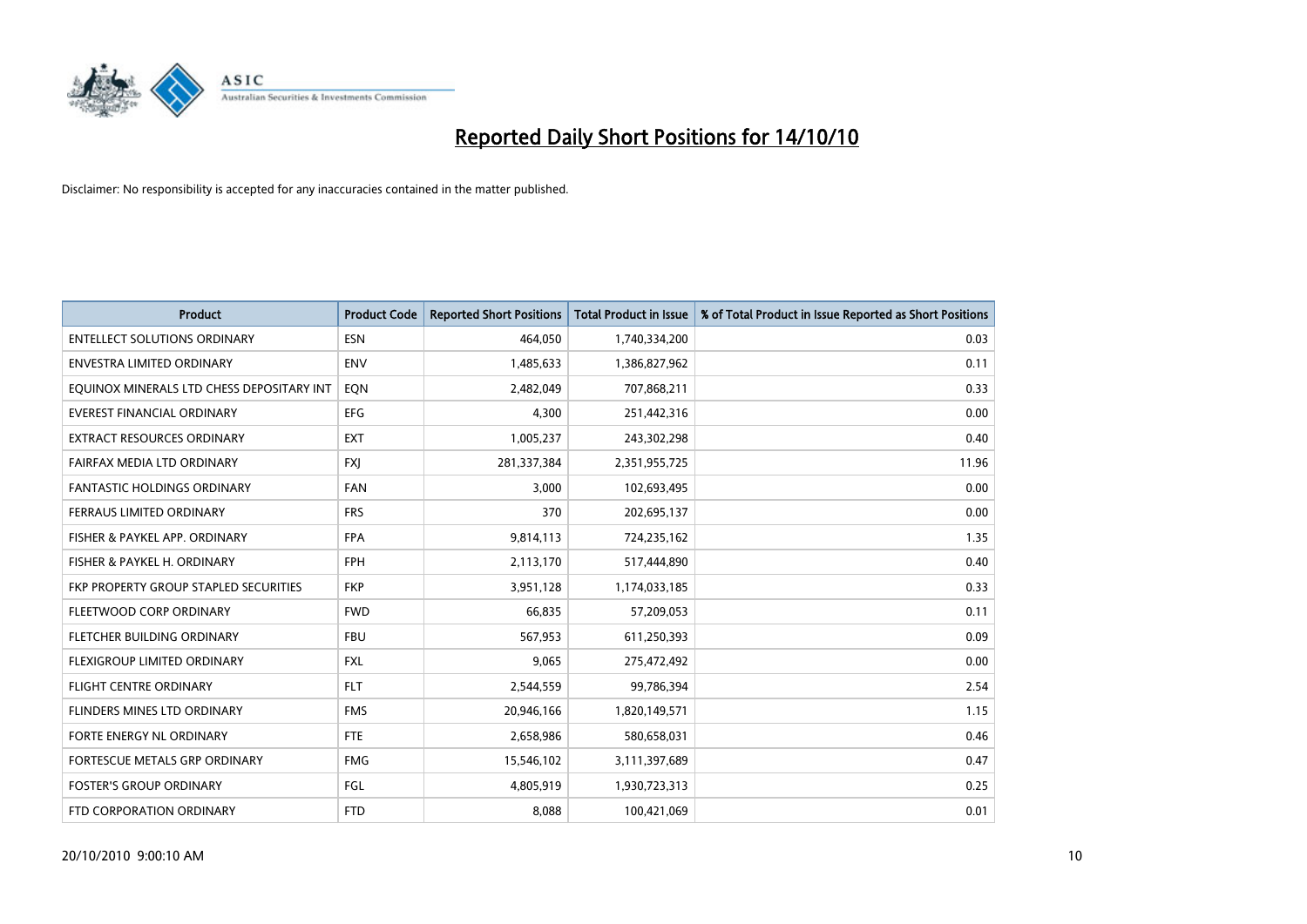

| <b>Product</b>                                   | <b>Product Code</b> | <b>Reported Short Positions</b> | <b>Total Product in Issue</b> | % of Total Product in Issue Reported as Short Positions |
|--------------------------------------------------|---------------------|---------------------------------|-------------------------------|---------------------------------------------------------|
| <b>FUNTASTIC LIMITED ORDINARY</b>                | <b>FUN</b>          | 322,528                         | 340,997,682                   | 0.09                                                    |
| <b>G.U.D. HOLDINGS ORDINARY</b>                  | GUD                 | 154,199                         | 68,426,721                    | 0.22                                                    |
| <b>GALAXY RESOURCES ORDINARY</b>                 | <b>GXY</b>          | 178,126                         | 190,553,358                   | 0.08                                                    |
| <b>GEODYNAMICS LIMITED ORDINARY</b>              | GDY                 | 290,036                         | 292,840,219                   | 0.10                                                    |
| <b>GINDALBIE METALS LTD ORDINARY</b>             | <b>GBG</b>          | 10,314,778                      | 850,108,099                   | 1.21                                                    |
| <b>GIRALIA RESOURCES NL ORDINARY</b>             | GIR                 | 307,796                         | 180,135,170                   | 0.16                                                    |
| <b>GLOBAL MINING ORDINARY</b>                    | <b>GMI</b>          | 8,951                           | 191,820,968                   | 0.00                                                    |
| <b>GLOUCESTER COAL ORDINARY</b>                  | GCL                 | 253,053                         | 140,447,062                   | 0.18                                                    |
| <b>GME RESOURCES LTD ORDINARY</b>                | <b>GME</b>          | 800                             | 302,352,750                   | 0.00                                                    |
| <b>GOLDEN GATE PETROL ORDINARY</b>               | GGP                 | 11,538                          | 975,826,623                   | 0.00                                                    |
| <b>GOLDEN WEST RESOURCE ORDINARY</b>             | <b>GWR</b>          | 1,617                           | 164,606,127                   | 0.00                                                    |
| <b>GOODMAN FIELDER, ORDINARY</b>                 | <b>GFF</b>          | 14,879,985                      | 1,380,386,438                 | 1.09                                                    |
| <b>GOODMAN GROUP STAPLED US PROHIBIT.</b>        | <b>GMG</b>          | 5,067,951                       | 6,369,751,394                 | 0.08                                                    |
| <b>GPT GROUP STAPLED SEC.</b>                    | <b>GPT</b>          | 8,590,275                       | 1,855,529,431                 | 0.45                                                    |
| <b>GRAINCORP LIMITED A CLASS ORDINARY</b>        | <b>GNC</b>          | 860.773                         | 198,318,900                   | 0.42                                                    |
| <b>GRANGE RESOURCES, ORDINARY</b>                | <b>GRR</b>          | 1,692,297                       | 1,152,077,403                 | 0.15                                                    |
| <b>GREENLAND MIN EN LTD ORDINARY</b>             | GGG                 | 330,000                         | 253,661,226                   | 0.13                                                    |
| <b>GRYPHON MINERALS LTD ORDINARY</b>             | GRY                 | 11,452                          | 288,959,558                   | 0.00                                                    |
| <b>GUINNESS PEAT GROUP. CHESS DEPOSITARY INT</b> | GPG                 | 55                              | 309,138,006                   | 0.00                                                    |
| <b>GUNNS LIMITED ORDINARY</b>                    | <b>GNS</b>          | 16,581,786                      | 806,734,892                   | 2.04                                                    |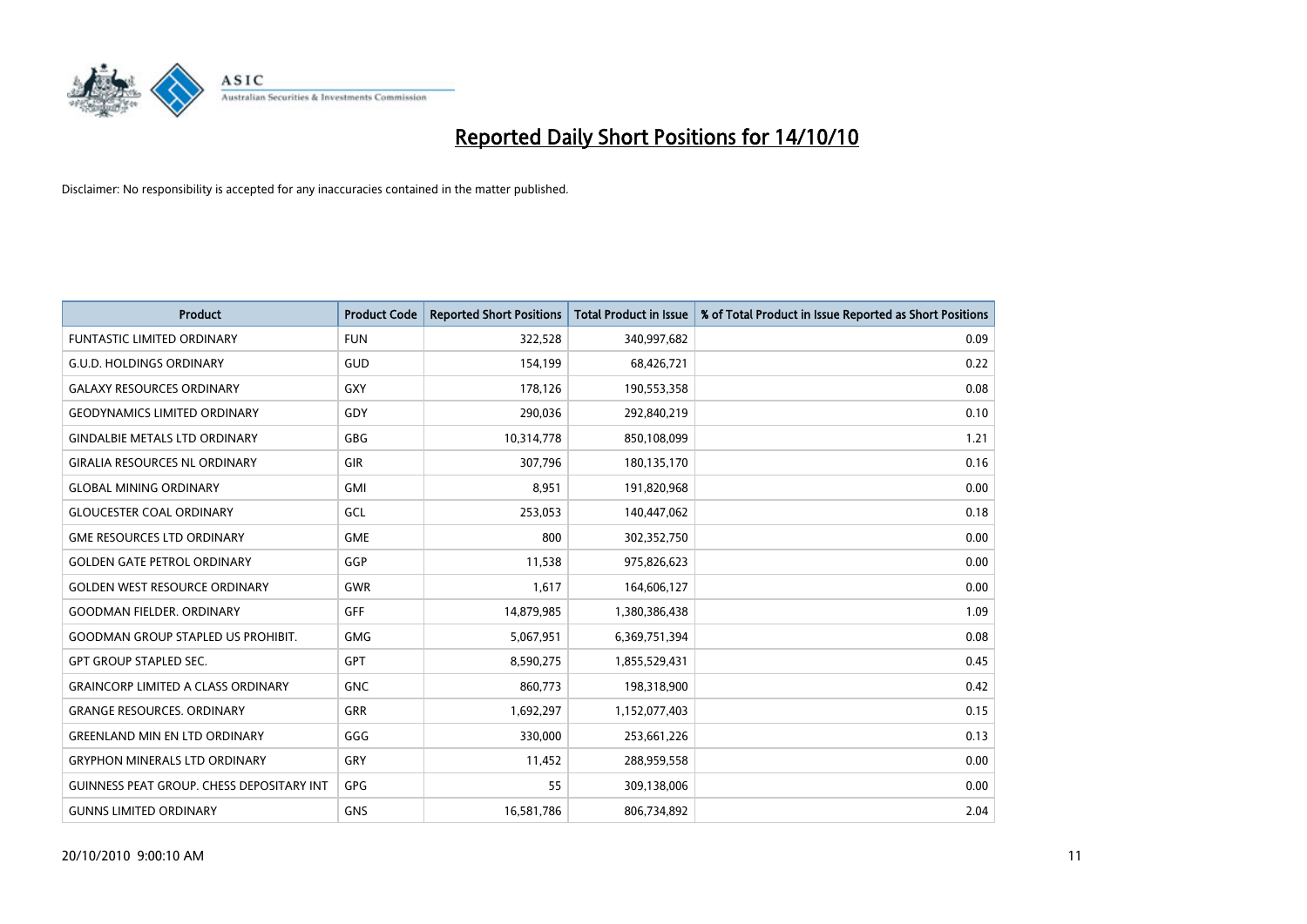

| <b>Product</b>                        | <b>Product Code</b> | <b>Reported Short Positions</b> | <b>Total Product in Issue</b> | % of Total Product in Issue Reported as Short Positions |
|---------------------------------------|---------------------|---------------------------------|-------------------------------|---------------------------------------------------------|
| <b>GWA INTERNATIONAL ORDINARY</b>     | <b>GWT</b>          | 3,920,906                       | 301,102,514                   | 1.29                                                    |
| HARVEY NORMAN ORDINARY                | <b>HVN</b>          | 35,677,296                      | 1,062,316,784                 | 3.36                                                    |
| HASTIE GROUP LIMITED ORDINARY         | <b>HST</b>          | 146,462                         | 239,716,924                   | 0.05                                                    |
| HASTINGS DIVERSIFIED STAPLED SECURITY | <b>HDF</b>          | 142,157                         | 513,336,482                   | 0.02                                                    |
| HEALTHSCOPE LIMITED ORDINARY          | <b>HSP</b>          | 354,683                         | 317,988,715                   | 0.11                                                    |
| <b>HEARTWARE INT INC CDI 35:1</b>     | <b>HIN</b>          | 272,008                         | 66,059,280                    | 0.41                                                    |
| <b>HENDERSON GROUP CDI 1:1</b>        | <b>HGG</b>          | 9,229,882                       | 564,915,116                   | 1.63                                                    |
| HFA HOLDINGS LIMITED ORDINARY         | <b>HFA</b>          | 1,820,937                       | 469,330,170                   | 0.38                                                    |
| HIGHLANDS PACIFIC ORDINARY            | <b>HIG</b>          | 2,382,826                       | 683,112,148                   | 0.35                                                    |
| HILLS INDUSTRIES LTD ORDINARY         | <b>HIL</b>          | 1,212,919                       | 248,676,841                   | 0.49                                                    |
| HORIZON OIL LIMITED ORDINARY          | <b>HZN</b>          | 3,111,926                       | 1,130,311,515                 | 0.27                                                    |
| <b>ICON ENERGY LIMITED ORDINARY</b>   | <b>ICN</b>          | 67,000                          | 439,801,394                   | 0.02                                                    |
| <b>IINET LIMITED ORDINARY</b>         | <b>IIN</b>          | 1,358,614                       | 151,948,119                   | 0.89                                                    |
| <b>ILUKA RESOURCES ORDINARY</b>       | <b>ILU</b>          | 6,517,502                       | 418,700,517                   | 1.57                                                    |
| <b>IMDEX LIMITED ORDINARY</b>         | <b>IMD</b>          | 30,719                          | 195,047,128                   | 0.02                                                    |
| IMF (AUSTRALIA) LTD ORDINARY          | <b>IMF</b>          | 350,885                         | 122,496,819                   | 0.29                                                    |
| <b>IMX RESOURCES LTD ORDINARY</b>     | <b>IXR</b>          | 20,000                          | 260,252,803                   | 0.01                                                    |
| <b>INCITEC PIVOT ORDINARY</b>         | IPL                 | 3,883,896                       | 1,628,730,107                 | 0.22                                                    |
| <b>INDAGO RESOURCES LTD ORDINARY</b>  | <b>IDG</b>          | 8,179                           | 81,659,448                    | 0.01                                                    |
| INDEPENDENCE GROUP ORDINARY           | <b>IGO</b>          | 295,165                         | 114,063,539                   | 0.26                                                    |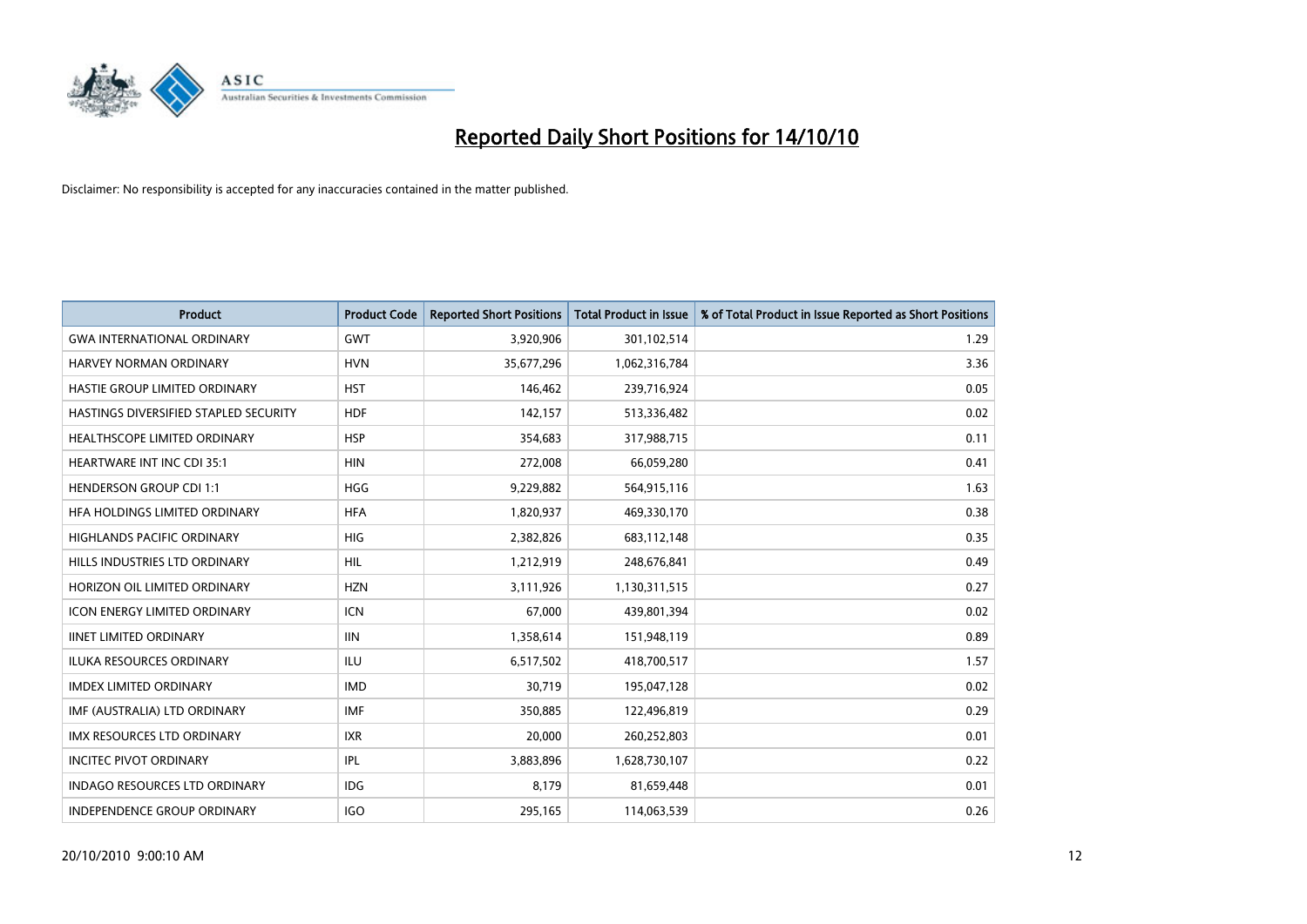

| <b>Product</b>                                  | <b>Product Code</b> | <b>Reported Short Positions</b> | <b>Total Product in Issue</b> | % of Total Product in Issue Reported as Short Positions |
|-------------------------------------------------|---------------------|---------------------------------|-------------------------------|---------------------------------------------------------|
| <b>INDOPHIL RESOURCES ORDINARY</b>              | <b>IRN</b>          | 348.796                         | 423,428,803                   | 0.07                                                    |
| <b>INDUSTREA LIMITED ORDINARY</b>               | IDL                 | 2,159,054                       | 968,463,747                   | 0.21                                                    |
| <b>INFIGEN ENERGY STAPLED SECURITIES</b>        | <b>IFN</b>          | 9,513,999                       | 761,222,569                   | 1.24                                                    |
| ING INDUSTRIAL FUND UNITS                       | <b>IIF</b>          | 4,002,875                       | 2,592,249,647                 | 0.14                                                    |
| ING OFFICE FUND STAPLED SECURITIES              | <b>IOF</b>          | 3,188,914                       | 2,729,071,212                 | 0.12                                                    |
| ING RE COM GROUP STAPLED SECURITIES             | <b>ILF</b>          | 9,075                           | 441,029,194                   | 0.00                                                    |
| INSURANCE AUSTRALIA ORDINARY                    | IAG                 | 1,990,300                       | 2,078,994,021                 | 0.07                                                    |
| <b>INTEGRA MINING LTD, ORDINARY</b>             | <b>IGR</b>          | 1,583,078                       | 755,792,394                   | 0.20                                                    |
| <b>INTOLL GROUP STAPLED SECURITIES</b>          | <b>ITO</b>          | 17,612,828                      | 2,261,732,048                 | 0.78                                                    |
| <b>INTREPID MINES ORDINARY</b>                  | <b>IAU</b>          | 1,379,271                       | 431,756,358                   | 0.32                                                    |
| <b>INVOCARE LIMITED ORDINARY</b>                | <b>IVC</b>          | 953,141                         | 102,394,649                   | 0.93                                                    |
| ION LIMITED ORDINARY                            | <b>ION</b>          | 164,453                         | 256,365,105                   | 0.06                                                    |
| <b>IOOF HOLDINGS LTD ORDINARY</b>               | <b>IFL</b>          | 1,483,754                       | 229,794,395                   | 0.64                                                    |
| <b>IRESS MARKET TECH. ORDINARY</b>              | <b>IRE</b>          | 2,209,204                       | 126,018,142                   | 1.76                                                    |
| <b>IRON ORE HOLDINGS ORDINARY</b>               | <b>IOH</b>          | 43.061                          | 135,381,616                   | 0.03                                                    |
| <b>ISHARES MSCI EAFE CDI 1:1</b>                | <b>IVE</b>          | 75,419                          | 590,400,000                   | 0.01                                                    |
| <b>ISOFT GROUP LIMITED ORDINARY</b>             | <b>ISF</b>          | 18,195,371                      | 1,070,595,874                 | 1.70                                                    |
| IVANHOE AUSTRALIA ORDINARY                      | <b>IVA</b>          |                                 | 418,083,853                   | 0.00                                                    |
| <b>JABIRU METALS LTD ORDINARY</b>               | <b>IML</b>          | 839,667                         | 552,619,180                   | 0.14                                                    |
| <b>JAMES HARDIE INDUST CHESS DEPOSITARY INT</b> | <b>IHX</b>          | 13,899,229                      | 435,726,268                   | 3.17                                                    |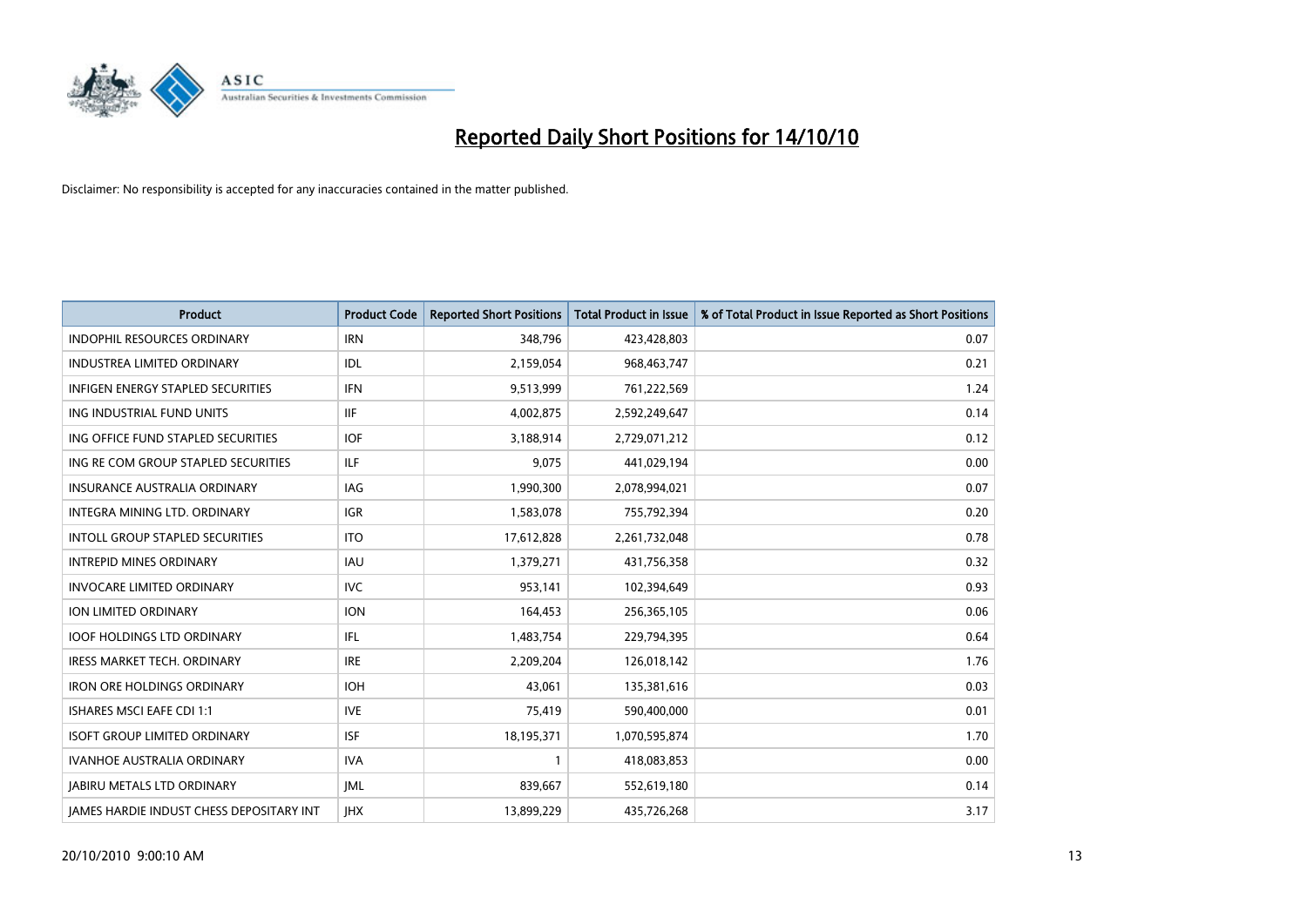

| <b>Product</b>                        | <b>Product Code</b> | <b>Reported Short Positions</b> | <b>Total Product in Issue</b> | % of Total Product in Issue Reported as Short Positions |
|---------------------------------------|---------------------|---------------------------------|-------------------------------|---------------------------------------------------------|
| <b>JAMESON RESOURCES ORDINARY</b>     | JAL                 | 1,600,000                       | 63,885,910                    | 2.50                                                    |
| <b>IB HI-FI LIMITED ORDINARY</b>      | <b>JBH</b>          | 6,760,473                       | 109,147,279                   | 6.19                                                    |
| <b>KAGARA LTD ORDINARY</b>            | KZL                 | 4,706,262                       | 707,789,717                   | 0.67                                                    |
| KAROON GAS AUSTRALIA ORDINARY         | <b>KAR</b>          | 555,886                         | 205,338,127                   | 0.27                                                    |
| KATHMANDU HOLD LTD ORDINARY           | <b>KMD</b>          | 599,577                         | 200,000,000                   | 0.29                                                    |
| <b>KEYBRIDGE CAPITAL ORDINARY</b>     | <b>KBC</b>          | 5,999                           | 172,070,564                   | 0.00                                                    |
| KIMBERLEY METALS LTD ORDINARY         | <b>KBL</b>          | 2,609                           | 115,216,206                   | 0.00                                                    |
| KINGSGATE CONSOLID. ORDINARY          | <b>KCN</b>          | 515,809                         | 101,087,786                   | 0.50                                                    |
| LEIGHTON HOLDINGS ORDINARY            | LEI                 | 4,836,787                       | 300,809,799                   | 1.57                                                    |
| LEND LEASE GROUP UNIT/ORD STAPLED     | <b>LLC</b>          | 832,566                         | 565,558,754                   | 0.16                                                    |
| LINC ENERGY LTD ORDINARY              | <b>LNC</b>          | 827,392                         | 496,448,738                   | 0.17                                                    |
| LIVING CELL TECH. ORDINARY            | LCT                 | 20,000                          | 283,790,006                   | 0.01                                                    |
| LYNAS CORPORATION ORDINARY            | <b>LYC</b>          | 7,146,988                       | 1,656,999,093                 | 0.44                                                    |
| M2 TELECOMMUNICATION ORDINARY         | <b>MTU</b>          | 14,106                          | 122,238,195                   | 0.01                                                    |
| MAC SERVICES (THE) ORDINARY           | <b>MSL</b>          | 64,912                          | 165,966,692                   | 0.03                                                    |
| MACARTHUR COAL ORDINARY               | <b>MCC</b>          | 1,454,603                       | 297,358,068                   | 0.48                                                    |
| MACMAHON HOLDINGS ORDINARY            | <b>MAH</b>          | 4,112,492                       | 733,711,705                   | 0.54                                                    |
| MACQ ATLAS ROADS GRP ORDINARY STAPLED | <b>MQA</b>          | 659,034                         | 452,345,907                   | 0.15                                                    |
| MACQUARIE GROUP LTD ORDINARY          | <b>MOG</b>          | 5,182,165                       | 345,601,301                   | 1.49                                                    |
| MANTRA RESOURCES ORDINARY             | <b>MRU</b>          | 4,526                           | 130,229,188                   | 0.00                                                    |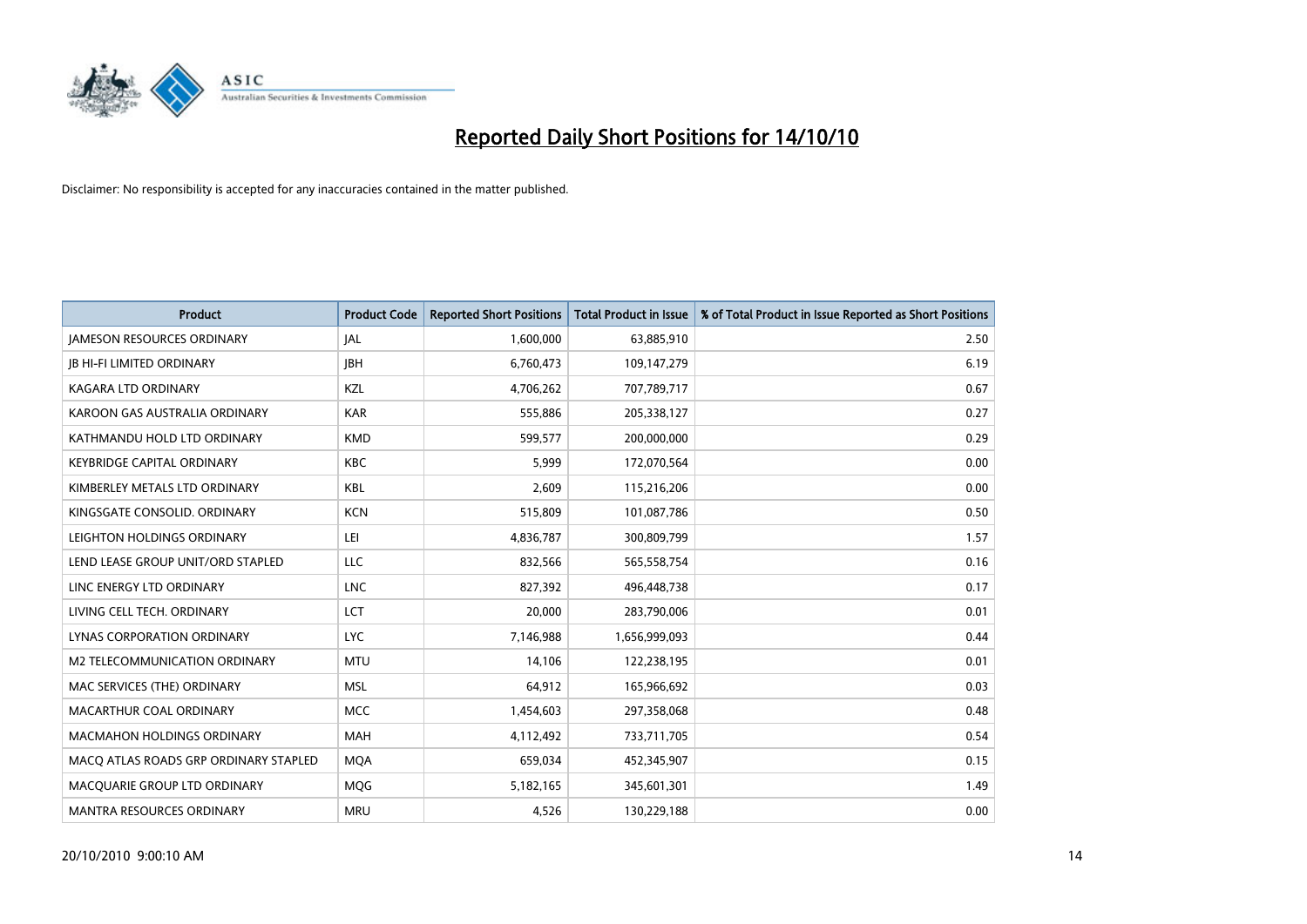

| <b>Product</b>                  | <b>Product Code</b> | <b>Reported Short Positions</b> | <b>Total Product in Issue</b> | % of Total Product in Issue Reported as Short Positions |
|---------------------------------|---------------------|---------------------------------|-------------------------------|---------------------------------------------------------|
| MAP GROUP STAPLED US PROHIBIT.  | <b>MAP</b>          | 1,084,169                       | 1,861,210,782                 | 0.07                                                    |
| <b>MARION ENERGY ORDINARY</b>   | <b>MAE</b>          | 374,994                         | 429,822,043                   | 0.09                                                    |
| MCMILLAN SHAKESPEARE ORDINARY   | <b>MMS</b>          | 177,161                         | 67,849,516                    | 0.26                                                    |
| <b>MCPHERSON'S LTD ORDINARY</b> | <b>MCP</b>          | 13,288                          | 71,651,758                    | 0.01                                                    |
| MEDUSA MINING LTD ORDINARY      | <b>MML</b>          | 699,595                         | 187,584,911                   | 0.37                                                    |
| MELBOURNE IT LIMITED ORDINARY   | <b>MLB</b>          | 150,196                         | 79,572,767                    | 0.19                                                    |
| MEO AUSTRALIA LTD ORDINARY      | <b>MEO</b>          | 511,293                         | 477,220,955                   | 0.11                                                    |
| MERMAID MARINE ORDINARY         | <b>MRM</b>          | 63,856                          | 188,672,387                   | 0.03                                                    |
| MESOBLAST LIMITED ORDINARY      | <b>MSB</b>          | 18,709                          | 158,140,556                   | 0.01                                                    |
| METALS X LIMITED ORDINARY       | <b>MLX</b>          | 326,940                         | 1,365,661,782                 | 0.03                                                    |
| METCASH LIMITED ORDINARY        | <b>MTS</b>          | 19,348,738                      | 768,523,847                   | 2.50                                                    |
| METGASCO LIMITED ORDINARY       | <b>MEL</b>          | 235,435                         | 250,803,468                   | 0.09                                                    |
| MICLYN EXP OFFSHR ORDINARY      | <b>MIO</b>          | 255,766                         | 271,700,000                   | 0.09                                                    |
| MINARA RESOURCES ORDINARY       | <b>MRE</b>          | 4,754,965                       | 1,167,783,517                 | 0.40                                                    |
| MINCOR RESOURCES NL ORDINARY    | <b>MCR</b>          | 180,090                         | 200,608,804                   | 0.08                                                    |
| MINERAL DEPOSITS ORDINARY       | <b>MDL</b>          | 689,826                         | 606,441,673                   | 0.11                                                    |
| MINERAL RESOURCES. ORDINARY     | <b>MIN</b>          | 177,370                         | 167,822,485                   | 0.10                                                    |
| MIRABELA NICKEL LTD ORDINARY    | <b>MBN</b>          | 13,174,796                      | 416,059,630                   | 3.13                                                    |
| MIRVAC GROUP STAPLED SECURITIES | <b>MGR</b>          | 5,987,170                       | 3,415,819,357                 | 0.18                                                    |
| MITCHELL COMMUNITCA, ORDINARY   | <b>MCU</b>          | 16,057                          | 301,883,014                   | 0.01                                                    |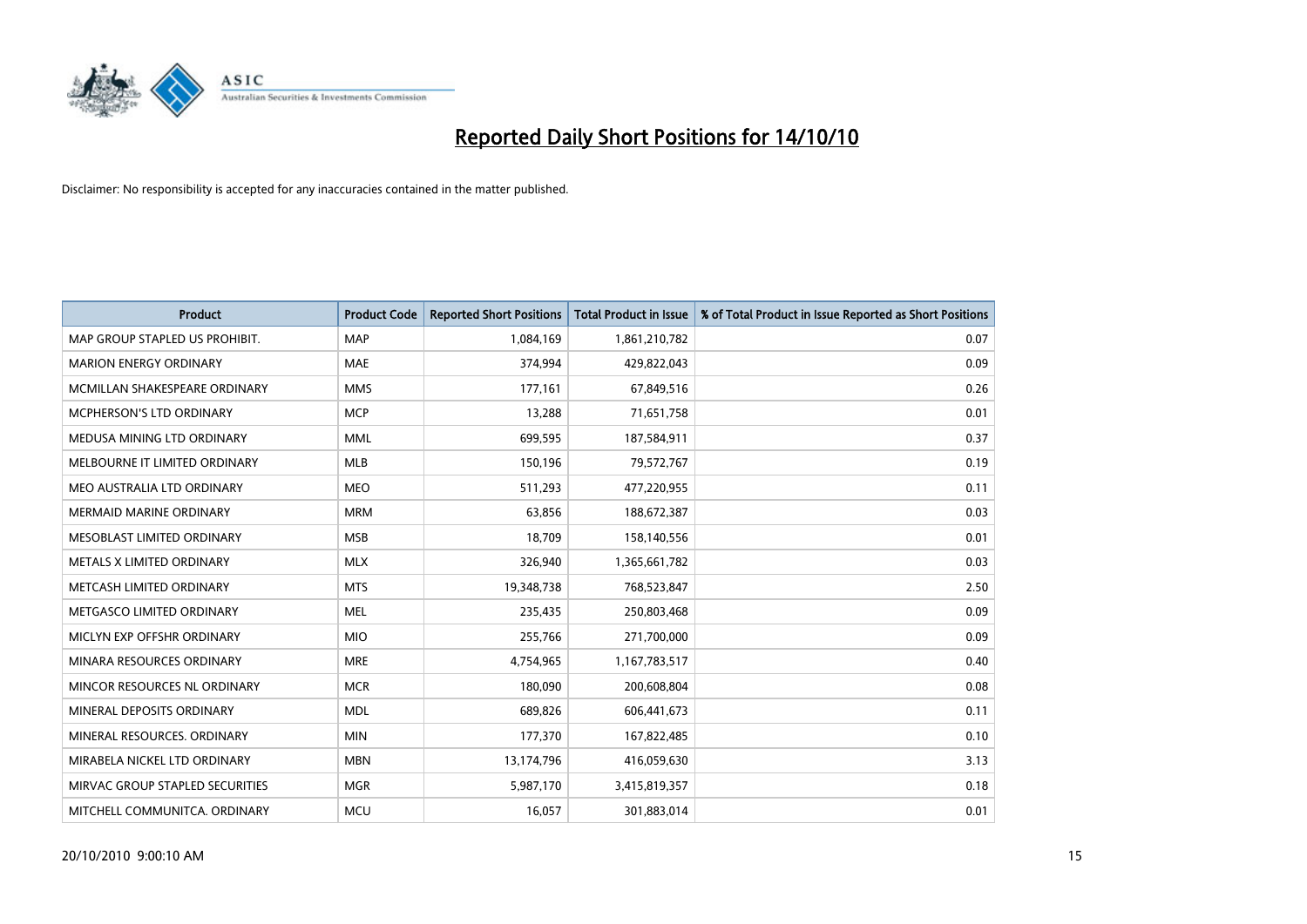

| <b>Product</b>                    | <b>Product Code</b> | <b>Reported Short Positions</b> | <b>Total Product in Issue</b> | % of Total Product in Issue Reported as Short Positions |
|-----------------------------------|---------------------|---------------------------------|-------------------------------|---------------------------------------------------------|
| <b>MOLOPO ENERGY LTD ORDINARY</b> | <b>MPO</b>          | 235,089                         | 250,972,584                   | 0.09                                                    |
| MONADELPHOUS GROUP ORDINARY       | <b>MND</b>          | 802,677                         | 87,521,827                    | 0.90                                                    |
| MOSAIC OIL NL ORDINARY            | <b>MOS</b>          | 41,742                          | 866,910,775                   | 0.00                                                    |
| <b>MOUNT GIBSON IRON ORDINARY</b> | <b>MGX</b>          | 1,652,172                       | 1,079,570,693                 | 0.14                                                    |
| MURCHISON METALS LTD ORDINARY     | <b>MMX</b>          | 4,899,609                       | 435,384,268                   | 1.12                                                    |
| MYER HOLDINGS LTD ORDINARY        | <b>MYR</b>          | 12,760,308                      | 581,517,884                   | 2.19                                                    |
| <b>MYSTATE LIMITED ORDINARY</b>   | <b>MYS</b>          | 1,400                           | 67,439,158                    | 0.00                                                    |
| NATIONAL AUST. BANK ORDINARY      | <b>NAB</b>          | 14,684,065                      | 2,133,340,708                 | 0.67                                                    |
| NATURAL FUEL LIMITED ORDINARY     | <b>NFL</b>          |                                 | 721,912                       | 0.00                                                    |
| NAVITAS LIMITED ORDINARY          | <b>NVT</b>          | 369,921                         | 342,450,567                   | 0.11                                                    |
| NEPTUNE MARINE ORDINARY           | <b>NMS</b>          | 3,160,137                       | 438,594,359                   | 0.72                                                    |
| NEW HOPE CORPORATION ORDINARY     | <b>NHC</b>          | 687,682                         | 830,230,549                   | 0.08                                                    |
| NEWCREST MINING ORDINARY          | <b>NCM</b>          | 6,271,318                       | 764,486,927                   | 0.81                                                    |
| NEWS CORP A NON-VOTING CDI        | <b>NWSLV</b>        | 457,113                         | 1,828,177,417                 | 0.02                                                    |
| NEWS CORP B VOTING CDI            | <b>NWS</b>          | 8,001,420                       | 798,520,953                   | 0.99                                                    |
| NEXBIS LIMITED ORDINARY           | <b>NBS</b>          | 63,733                          | 498,972,940                   | 0.01                                                    |
| NEXUS ENERGY LIMITED ORDINARY     | <b>NXS</b>          | 5,949,718                       | 988,257,304                   | 0.59                                                    |
| NIB HOLDINGS LIMITED ORDINARY     | <b>NHF</b>          | 107,628                         | 495,431,427                   | 0.02                                                    |
| NICK SCALI LIMITED ORDINARY       | <b>NCK</b>          | 35,846                          | 81,000,000                    | 0.04                                                    |
| NIDO PETROLEUM ORDINARY           | <b>NDO</b>          | 6,492,615                       | 1,107,550,321                 | 0.58                                                    |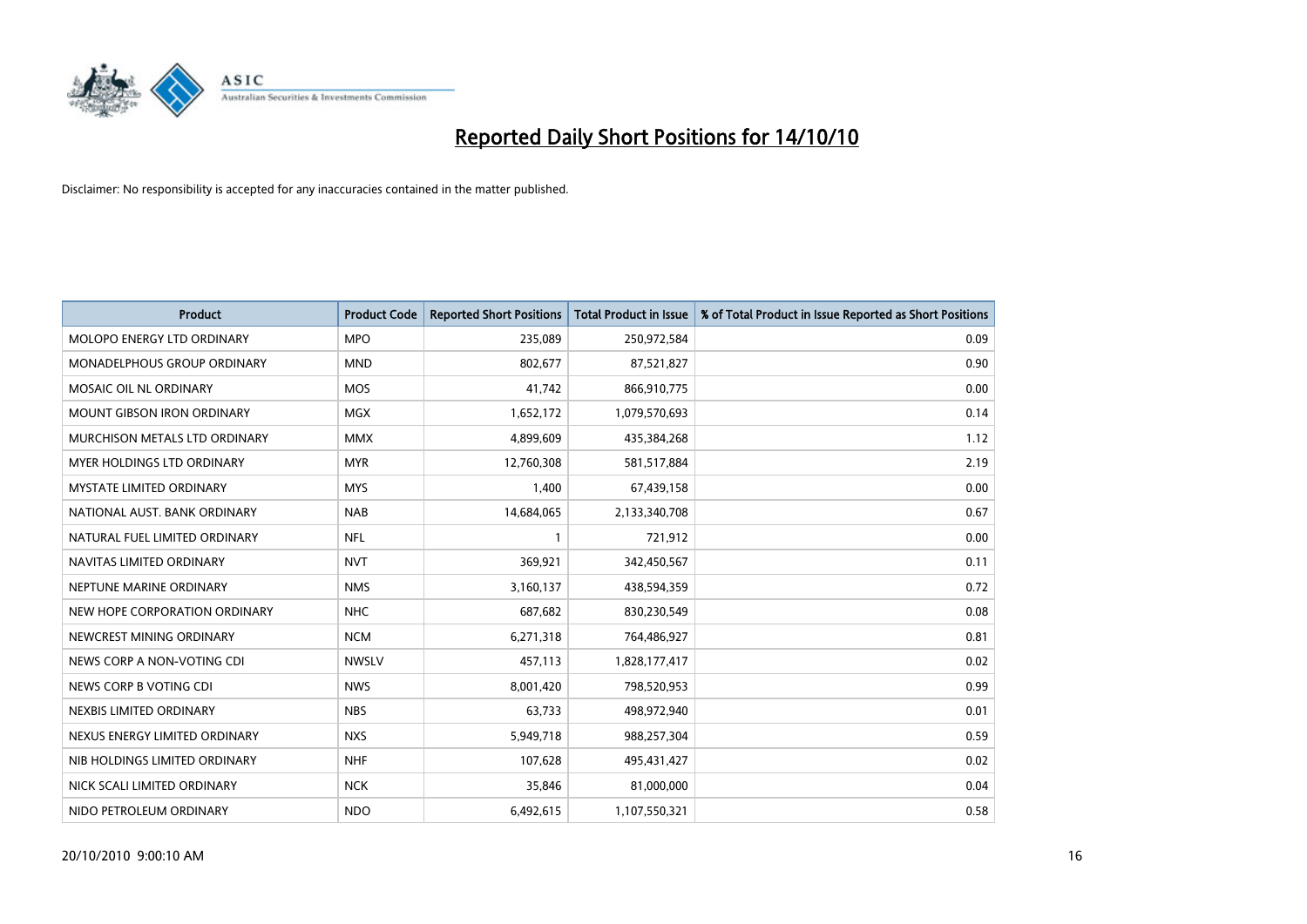

| <b>Product</b>                        | <b>Product Code</b> | <b>Reported Short Positions</b> | <b>Total Product in Issue</b> | % of Total Product in Issue Reported as Short Positions |
|---------------------------------------|---------------------|---------------------------------|-------------------------------|---------------------------------------------------------|
| NKWE PLATINUM 10C US COMMON           | <b>NKP</b>          | 225,280                         | 559,651,184                   | 0.04                                                    |
| NORTHERN CREST ORDINARY               | <b>NOC</b>          | 24,345                          | 116,074,781                   | 0.02                                                    |
| NORTHERN IRON LTD ORDINARY            | <b>NFE</b>          | 831,924                         | 292,204,786                   | 0.29                                                    |
| NORTHERN URANIUM ORDINARY             | <b>NTU</b>          | 750,000                         | 160,676,886                   | 0.47                                                    |
| NRW HOLDINGS LIMITED ORDINARY         | <b>NWH</b>          | 124,883                         | 251,223,000                   | 0.04                                                    |
| NUFARM LIMITED ORDINARY               | <b>NUF</b>          | 9,952,792                       | 261,775,731                   | 3.79                                                    |
| NUPLEX INDUSTRIES ORDINARY            | <b>NPX</b>          | 47.156                          | 195,060,783                   | 0.02                                                    |
| NYOTA MINERALS LTD ORDINARY           | <b>NYO</b>          | 75,000                          | 317,993,276                   | 0.02                                                    |
| OAKTON LIMITED ORDINARY               | <b>OKN</b>          | 508,531                         | 93,632,735                    | 0.54                                                    |
| OCEANAGOLD CORP. CHESS DEPOSITARY INT | <b>OGC</b>          | 1,513,619                       | 228,872,612                   | 0.65                                                    |
| OCEANIA CAPITAL LTD ORDINARY          | <b>OCP</b>          | 2,500                           | 91,921,295                    | 0.00                                                    |
| OIL SEARCH LTD ORDINARY               | <b>OSH</b>          | 9,880,041                       | 1,312,888,303                 | 0.71                                                    |
| OM HOLDINGS LIMITED ORDINARY          | <b>OMH</b>          | 1,346,741                       | 503,085,150                   | 0.27                                                    |
| <b>ONESTEEL LIMITED ORDINARY</b>      | OST                 | 2,208,094                       | 1,331,703,666                 | 0.16                                                    |
| ORICA LIMITED ORDINARY                | ORI                 | 3,706,349                       | 362,100,430                   | 1.02                                                    |
| ORIGIN ENERGY ORDINARY                | ORG                 | 6,389,904                       | 884,277,012                   | 0.69                                                    |
| OTTO ENERGY LIMITED ORDINARY          | <b>OEL</b>          | 109,204                         | 1,134,540,071                 | 0.01                                                    |
| OZ MINERALS ORDINARY                  | OZL                 | 127,827,312                     | 3,121,339,730                 | 4.06                                                    |
| <b>PACIFIC BRANDS ORDINARY</b>        | PBG                 | 6,654,059                       | 931,386,248                   | 0.71                                                    |
| PALADIN ENERGY LTD ORDINARY           | <b>PDN</b>          | 13,873,717                      | 718,423,382                   | 1.92                                                    |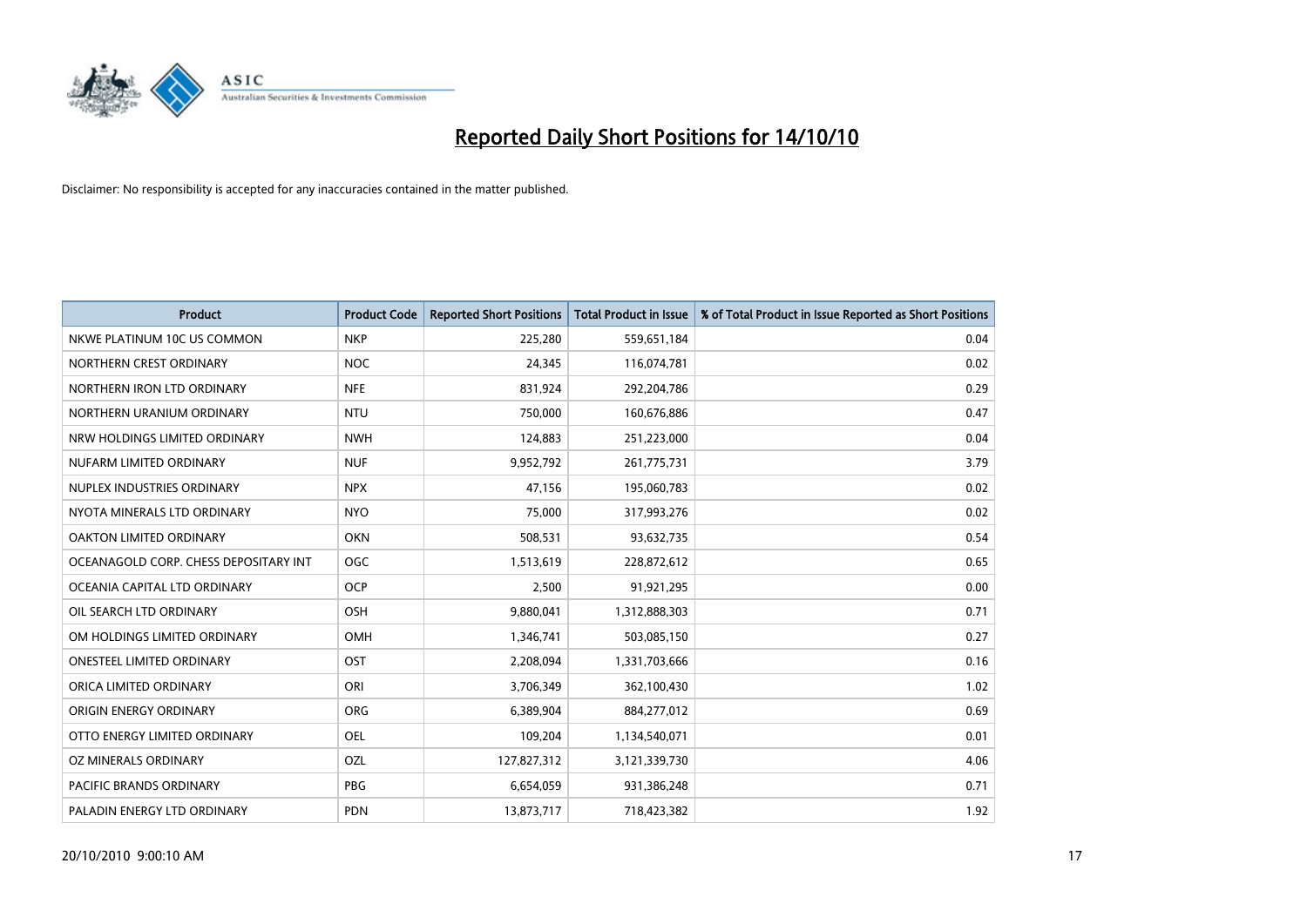

| <b>Product</b>                          | <b>Product Code</b> | <b>Reported Short Positions</b> | <b>Total Product in Issue</b> | % of Total Product in Issue Reported as Short Positions |
|-----------------------------------------|---------------------|---------------------------------|-------------------------------|---------------------------------------------------------|
| PAN PACIFIC PETROL. ORDINARY            | PPP                 | 14                              | 588,612,110                   | 0.00                                                    |
| PANAUST LIMITED ORDINARY                | <b>PNA</b>          | 5,998,214                       | 2,954,376,819                 | 0.20                                                    |
| PANORAMIC RESOURCES ORDINARY            | PAN                 | 830,914                         | 205,587,842                   | 0.40                                                    |
| PAPERLINX LIMITED ORDINARY              | <b>PPX</b>          | 17,142,621                      | 603,580,761                   | 2.84                                                    |
| PAPERLINX SPS TRUST STEP UP PERP. PREF. | <b>PXUPA</b>        | 5,000                           | 2,850,000                     | 0.18                                                    |
| PATTIES FOODS LTD ORDINARY              | PFL                 |                                 | 138,908,853                   | 0.00                                                    |
| PEAK RESOURCES ORDINARY                 | <b>PEK</b>          | 434,000                         | 115,128,052                   | 0.38                                                    |
| PEET LIMITED ORDINARY                   | <b>PPC</b>          | 136,000                         | 300,681,486                   | 0.04                                                    |
| PENINSULA MINERALS ORDINARY             | <b>PEN</b>          | 5,000                           | 1,633,103,715                 | 0.00                                                    |
| PERILYA LIMITED ORDINARY                | PEM                 | 467,918                         | 526,075,563                   | 0.09                                                    |
| PERPETUAL LIMITED ORDINARY              | <b>PPT</b>          | 2,545,899                       | 43,692,215                    | 5.85                                                    |
| PERSEUS MINING LTD ORDINARY             | PRU                 | 826,816                         | 421,307,088                   | 0.19                                                    |
| PETSEC ENERGY ORDINARY                  | <b>PSA</b>          | 223,332                         | 231,283,622                   | 0.10                                                    |
| PHARMAXIS LTD ORDINARY                  | <b>PXS</b>          | 1,222,364                       | 225,764,934                   | 0.55                                                    |
| PHOTON GROUP LTD ORDINARY               | PGA                 | 250,510                         | 1,540,062,626                 | 0.02                                                    |
| PIKE RIVER COAL ORDINARY                | <b>PRC</b>          | 356,320                         | 405,301,433                   | 0.09                                                    |
| PLATINUM ASSET ORDINARY                 | <b>PTM</b>          | 3,913,394                       | 561,347,878                   | 0.68                                                    |
| PLATINUM AUSTRALIA ORDINARY             | <b>PLA</b>          | 5,048,904                       | 321,130,521                   | 1.55                                                    |
| PLATINUM CAPITAL LTD ORDINARY           | <b>PMC</b>          |                                 | 163,732,888                   | 0.00                                                    |
| PMP LIMITED ORDINARY                    | <b>PMP</b>          | 1,728,346                       | 335,338,483                   | 0.51                                                    |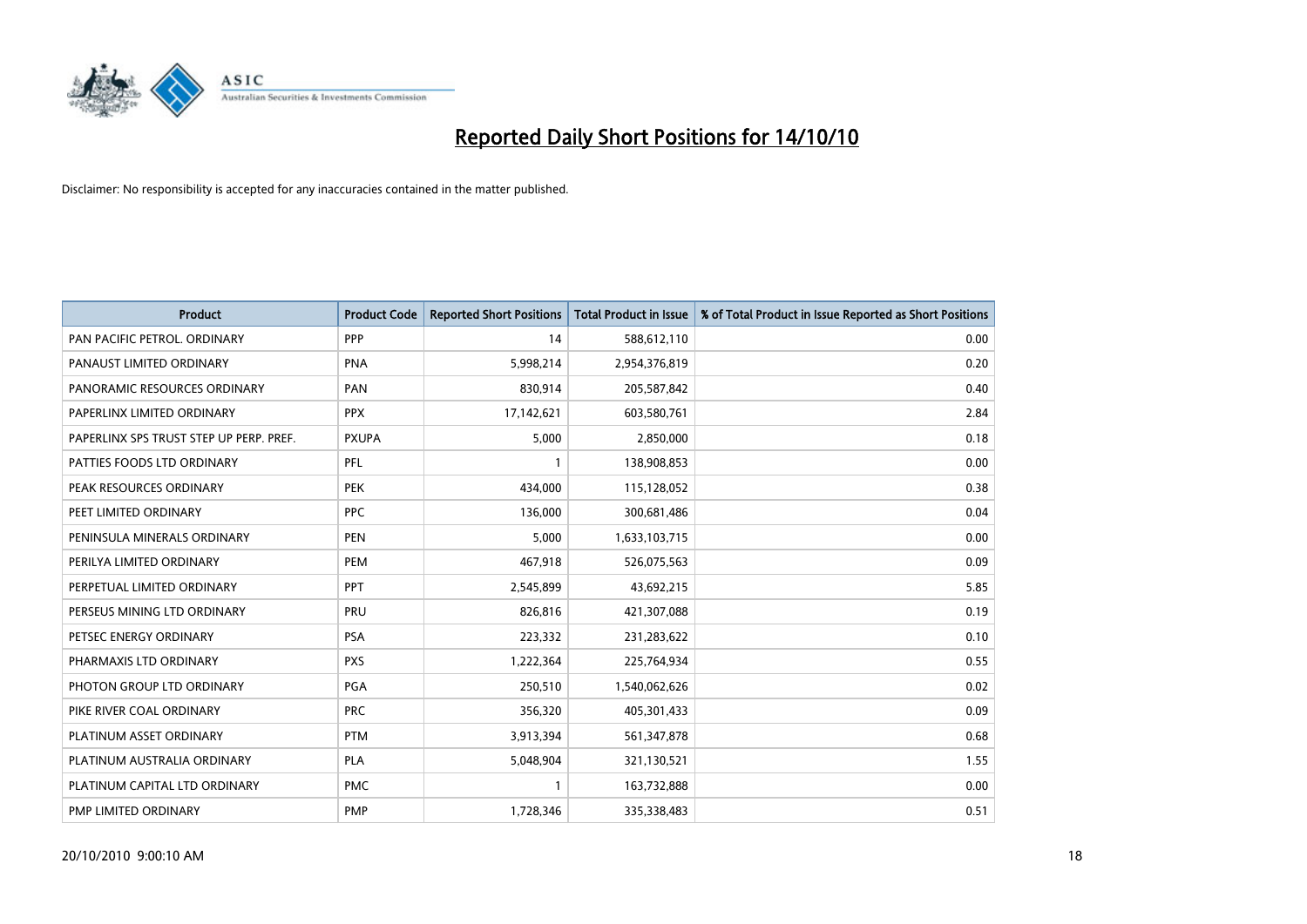

| <b>Product</b>                       | <b>Product Code</b> | <b>Reported Short Positions</b> | <b>Total Product in Issue</b> | % of Total Product in Issue Reported as Short Positions |
|--------------------------------------|---------------------|---------------------------------|-------------------------------|---------------------------------------------------------|
| PORT BOUVARD LIMITED ORDINARY        | PBD                 | 6.754                           | 593,868,295                   | 0.00                                                    |
| PREMIER INVESTMENTS ORDINARY         | <b>PMV</b>          | 198,187                         | 155,030,045                   | 0.13                                                    |
| PRIMARY HEALTH CARE ORDINARY         | <b>PRY</b>          | 9,950,564                       | 491,484,342                   | 2.01                                                    |
| PRIME INFR GROUP. STAPLED SECURITIES | PIH                 | 199,647                         | 351,776,795                   | 0.05                                                    |
| PRIME MEDIA GRP LTD ORDINARY         | <b>PRT</b>          | 2                               | 366,330,303                   | 0.00                                                    |
| PRIMEAG AUSTRALIA ORDINARY           | PAG                 | 311,454                         | 150,569,976                   | 0.21                                                    |
| PROGEN PHARMACEUTIC ORDINARY         | <b>PGL</b>          | 151,596                         | 24,709,097                    | 0.61                                                    |
| PROGRAMMED ORDINARY                  | <b>PRG</b>          | 381,666                         | 118,169,908                   | 0.31                                                    |
| <b>PSIVIDA CORP CDI 1:1</b>          | <b>PVA</b>          | 6,878                           | 7,821,140                     | 0.09                                                    |
| <b>QANTAS AIRWAYS ORDINARY</b>       | QAN                 | 30,351,315                      | 2,265,123,620                 | 1.31                                                    |
| <b>OBE INSURANCE GROUP ORDINARY</b>  | <b>OBE</b>          | 23,198,487                      | 1,051,600,529                 | 2.20                                                    |
| RAMELIUS RESOURCES ORDINARY          | <b>RMS</b>          | 293,410                         | 291,208,795                   | 0.10                                                    |
| RAMSAY HEALTH CARE ORDINARY          | <b>RHC</b>          | 1,975,470                       | 202,081,252                   | 0.96                                                    |
| RANGE RESOURCES LTD ORDINARY         | <b>RRS</b>          | 1,250,000                       | 1,162,167,306                 | 0.11                                                    |
| <b>RCR TOMLINSON ORDINARY</b>        | <b>RCR</b>          | 68.067                          | 131,985,172                   | 0.05                                                    |
| REA GROUP ORDINARY                   | <b>REA</b>          | 45,750                          | 128,439,366                   | 0.03                                                    |
| RED FORK ENERGY ORDINARY             | <b>RFE</b>          | 7,696                           | 139,535,000                   | 0.01                                                    |
| REDFLEX HOLDINGS ORDINARY            | <b>RDF</b>          | 2,048                           | 110,345,599                   | 0.00                                                    |
| <b>REED RESOURCES LTD ORDINARY</b>   | <b>RDR</b>          | 268,205                         | 192,271,768                   | 0.14                                                    |
| REGIS RESOURCES ORDINARY             | <b>RRL</b>          | 357,203                         | 423,878,034                   | 0.08                                                    |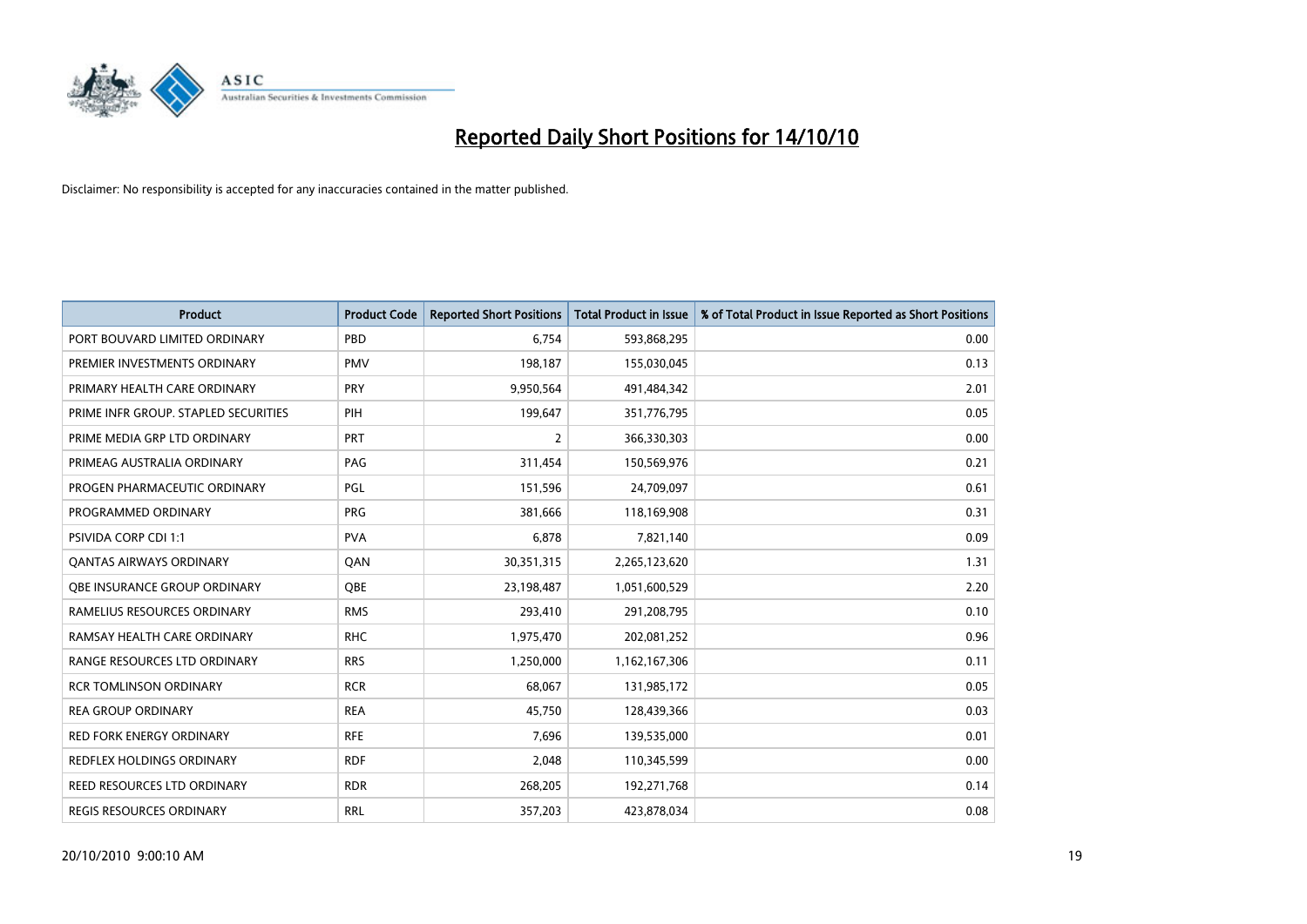

| <b>Product</b>                      | <b>Product Code</b> | <b>Reported Short Positions</b> | Total Product in Issue | % of Total Product in Issue Reported as Short Positions |
|-------------------------------------|---------------------|---------------------------------|------------------------|---------------------------------------------------------|
| RESMED INC CDI 10:1                 | <b>RMD</b>          | 3,206,281                       | 1,516,163,980          | 0.21                                                    |
| RESOLUTE MINING ORDINARY            | <b>RSG</b>          | 673,026                         | 451,380,935            | 0.15                                                    |
| <b>RESOURCE GENERATION ORDINARY</b> | <b>RES</b>          | 157,911                         | 182,680,530            | 0.09                                                    |
| REVERSE CORP LIMITED ORDINARY       | <b>REF</b>          | 25,141                          | 92,382,175             | 0.03                                                    |
| REX MINERALS LIMITED ORDINARY       | <b>RXM</b>          | 14,778                          | 115,199,460            | 0.01                                                    |
| <b>RHG LIMITED ORDINARY</b>         | <b>RHG</b>          | 13,020                          | 318,745,978            | 0.00                                                    |
| <b>RIDLEY CORPORATION ORDINARY</b>  | <b>RIC</b>          | 63,917                          | 307,817,071            | 0.02                                                    |
| RIO TINTO LIMITED ORDINARY          | <b>RIO</b>          | 22,080,684                      | 606,831,240            | 3.62                                                    |
| <b>RIVERCITY MOTORWAY STAPLED</b>   | <b>RCY</b>          | 299,192                         | 957,010,115            | 0.03                                                    |
| RIVERSDALE MINING ORDINARY          | <b>RIV</b>          | 484,129                         | 236,033,688            | 0.20                                                    |
| ROC OIL COMPANY ORDINARY            | <b>ROC</b>          | 4,888,379                       | 713,154,560            | 0.67                                                    |
| SAI GLOBAL LIMITED ORDINARY         | SAI                 | 32,691                          | 197,847,390            | 0.01                                                    |
| SALMAT LIMITED ORDINARY             | <b>SLM</b>          | 66,829                          | 159,134,483            | 0.04                                                    |
| SAMSON OIL & GAS LTD ORDINARY       | SSN                 | 352,000                         | 1,663,929,592          | 0.02                                                    |
| SANDFIRE RESOURCES ORDINARY         | <b>SFR</b>          | 113,824                         | 131,734,760            | 0.07                                                    |
| <b>SANTOS LTD ORDINARY</b>          | <b>STO</b>          | 4,555,670                       | 834,019,875            | 0.52                                                    |
| SARACEN MINERAL ORDINARY            | SAR                 | 173,187                         | 491,984,749            | 0.03                                                    |
| SEDGMAN LIMITED ORDINARY            | <b>SDM</b>          | 330,226                         | 207,997,898            | 0.15                                                    |
| SEEK LIMITED ORDINARY               | <b>SEK</b>          | 4,292,993                       | 336,584,488            | 1.27                                                    |
| SELECT HARVESTS ORDINARY            | SHV                 | 1,700                           | 55,667,043             | 0.00                                                    |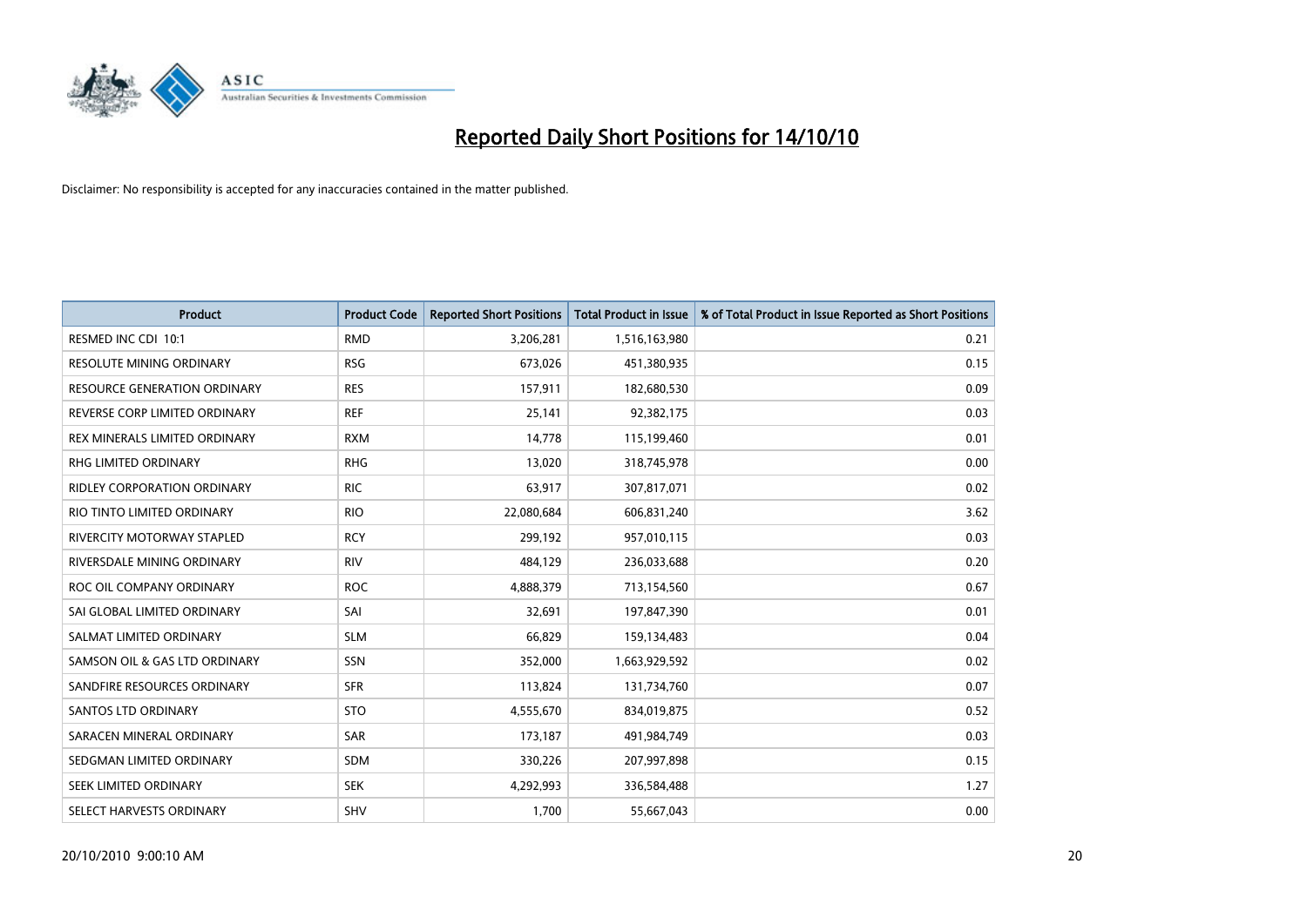

| <b>Product</b>                           | <b>Product Code</b> | <b>Reported Short Positions</b> | <b>Total Product in Issue</b> | % of Total Product in Issue Reported as Short Positions |
|------------------------------------------|---------------------|---------------------------------|-------------------------------|---------------------------------------------------------|
| SENETAS CORPORATION ORDINARY             | <b>SEN</b>          | 756,999                         | 461,522,263                   | 0.16                                                    |
| SERVCORP LIMITED ORDINARY                | SRV                 | 104,655                         | 98,440,807                    | 0.10                                                    |
| SERVICE STREAM ORDINARY                  | <b>SSM</b>          | 344,663                         | 283,418,867                   | 0.12                                                    |
| SEVEN GROUP HOLDINGS ORDINARY            | <b>SVW</b>          | 637,467                         | 305,410,281                   | 0.21                                                    |
| SIGMA PHARMACEUTICAL ORDINARY            | <b>SIP</b>          | 8,945,012                       | 1,178,626,572                 | 0.75                                                    |
| SILEX SYSTEMS ORDINARY                   | <b>SLX</b>          | 199,538                         | 149,506,391                   | 0.12                                                    |
| SILVER LAKE RESOURCE ORDINARY            | <b>SLR</b>          | 56,253                          | 178,757,838                   | 0.02                                                    |
| SIMS METAL MGMT LTD ORDINARY             | SGM                 | 2,601,128                       | 203,993,432                   | 1.30                                                    |
| SINGAPORE TELECOMM. CHESS DEPOSITARY INT | SGT                 | 3,603,927                       | 389,173,075                   | 0.91                                                    |
| SKILLED GROUP LTD ORDINARY               | <b>SKE</b>          | 92,123                          | 190,738,408                   | 0.04                                                    |
| SKY CITY ENTERTAIN. ORDINARY             | <b>SKC</b>          | 11,952,616                      | 575,114,687                   | 2.08                                                    |
| <b>SKY NETWORK ORDINARY</b>              | <b>SKT</b>          | 1,269,140                       | 389,139,785                   | 0.33                                                    |
| SMS MANAGEMENT. ORDINARY                 | <b>SMX</b>          | 23,082                          | 67,661,358                    | 0.03                                                    |
| SONIC HEALTHCARE ORDINARY                | SHL                 | 5,080,042                       | 388,429,875                   | 1.30                                                    |
| SOUL PATTINSON (W.H) ORDINARY            | SOL                 | 2,856                           | 238,640,580                   | 0.00                                                    |
| SP AUSNET STAPLED SECURITIES             | SPN                 | 6,201,426                       | 2,748,353,504                 | 0.22                                                    |
| SPARK INFRASTRUCTURE STAPLED SECURITIES  | SKI                 | 24,696,250                      | 1,209,239,300                 | 2.04                                                    |
| SPDR 200 FUND ETF UNITS                  | <b>STW</b>          | 8                               | 57,228,081                    | 0.00                                                    |
| SPECIALTY FASHION ORDINARY               | <b>SFH</b>          | 1,645,903                       | 190,964,693                   | 0.87                                                    |
| SPOTLESS GROUP LTD ORDINARY              | <b>SPT</b>          | 1,218,881                       | 261,070,153                   | 0.46                                                    |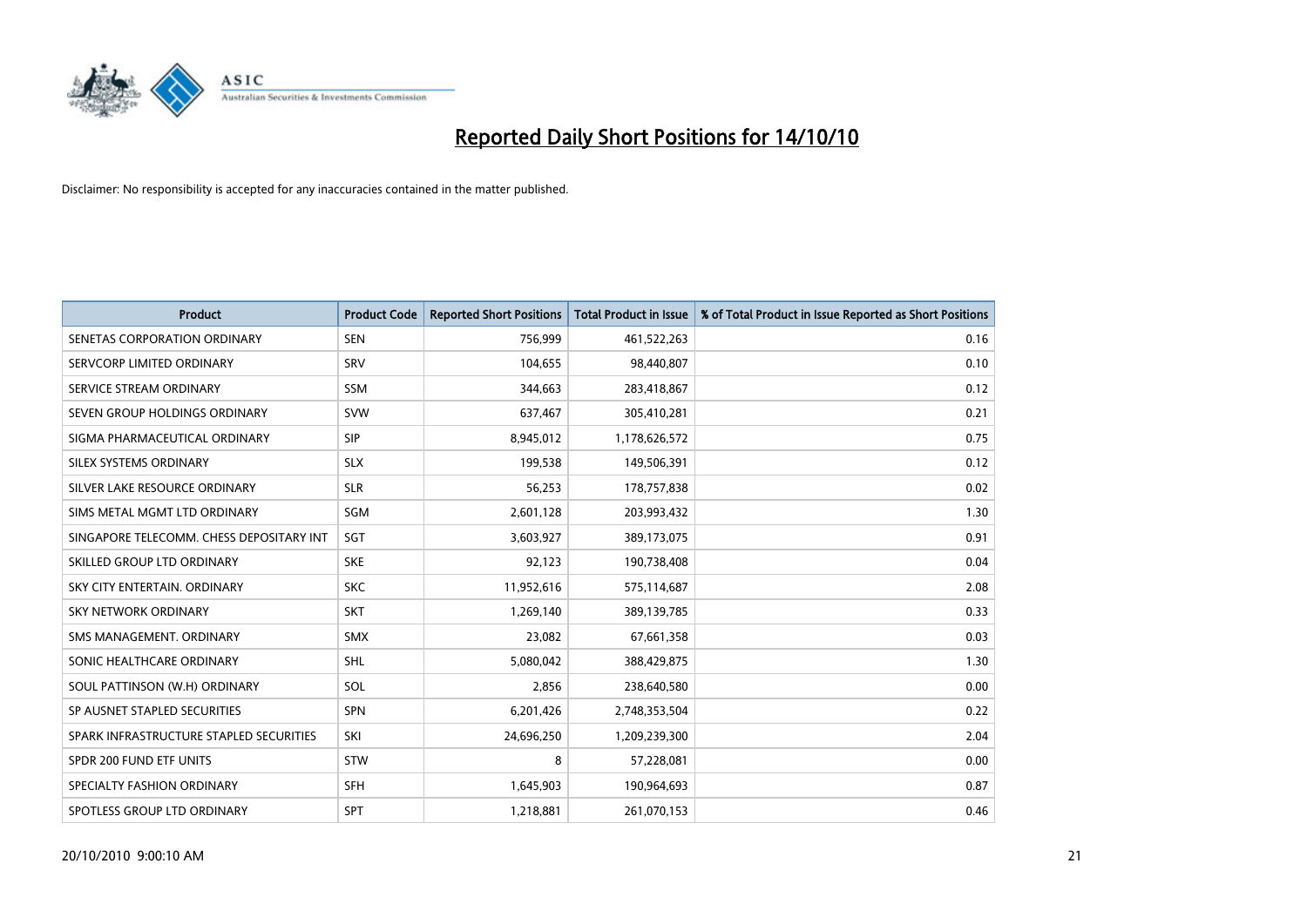

| <b>Product</b>                       | <b>Product Code</b> | <b>Reported Short Positions</b> | <b>Total Product in Issue</b> | % of Total Product in Issue Reported as Short Positions |
|--------------------------------------|---------------------|---------------------------------|-------------------------------|---------------------------------------------------------|
| ST BARBARA LIMITED ORDINARY          | <b>SBM</b>          | 19,041,262                      | 1,953,668,407                 | 0.96                                                    |
| STAGING CONNECTIONS ORDINARY         | <b>STG</b>          | 2,917,189                       | 783,175,134                   | 0.37                                                    |
| STH AMERICAN COR LTD ORDINARY        | SAY                 | 9,200                           | 233,651,371                   | 0.00                                                    |
| STHN CROSS MEDIA ORDINARY            | <b>SXL</b>          | 82,956                          | 378,827,750                   | 0.02                                                    |
| STOCKLAND UNITS/ORD STAPLED          | SGP                 | 12,182,790                      | 2,383,036,717                 | 0.49                                                    |
| STRAITS RESOURCES ORDINARY           | SRL                 | 4,725,649                       | 255,203,613                   | 1.85                                                    |
| STW COMMUNICATIONS ORDINARY          | SGN                 | 232,002                         | 364,310,964                   | 0.06                                                    |
| SUNCORP-METWAY, ORDINARY             | <b>SUN</b>          | 5,081,236                       | 1,281,390,524                 | 0.40                                                    |
| SUNDANCE RESOURCES ORDINARY          | <b>SDL</b>          | 14,979,182                      | 2,709,995,932                 | 0.55                                                    |
| SUNLAND GROUP LTD ORDINARY           | <b>SDG</b>          | 75,778                          | 251,107,692                   | 0.03                                                    |
| SUPER CHEAP AUTO GRP ORDINARY        | <b>SUL</b>          | 281,941                         | 128,702,619                   | 0.21                                                    |
| SWICK MINING ORDINARY                | <b>SWK</b>          | 1,548                           | 236,724,970                   | 0.00                                                    |
| SYMEX HOLDINGS ORDINARY              | <b>SYM</b>          | 6,633                           | 125,037,628                   | 0.01                                                    |
| <b>TABCORP HOLDINGS LTD ORDINARY</b> | <b>TAH</b>          | 7,785,686                       | 616,489,466                   | 1.25                                                    |
| <b>TALENT2 INTERNATION ORDINARY</b>  | <b>TWO</b>          | 7                               | 141,271,875                   | 0.00                                                    |
| TAP OIL LIMITED ORDINARY             | <b>TAP</b>          | 13,802                          | 156,485,921                   | 0.01                                                    |
| TASSAL GROUP LIMITED ORDINARY        | <b>TGR</b>          | 2,927,891                       | 146,304,404                   | 1.99                                                    |
| TATTS GROUP LTD ORDINARY             | <b>TTS</b>          | 6,461,959                       | 1,300,888,465                 | 0.49                                                    |
| TELECOM CORPORATION ORDINARY         | <b>TEL</b>          | 31,185,697                      | 1,924,367,932                 | 1.61                                                    |
| TELSTRA CORPORATION, ORDINARY        | <b>TLS</b>          | 11,056,727                      | 12,443,074,357                | 0.09                                                    |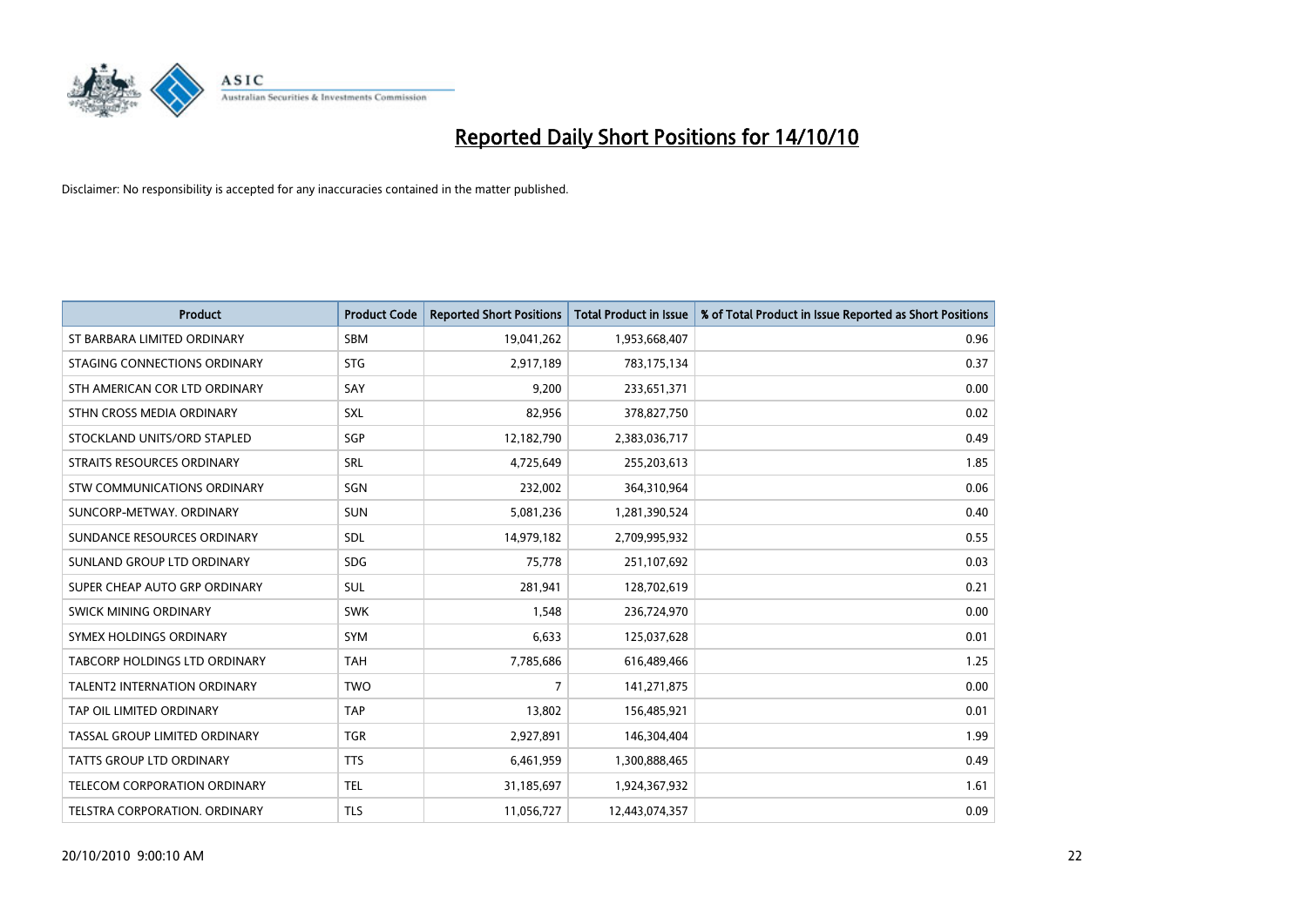

| <b>Product</b>                          | <b>Product Code</b> | <b>Reported Short Positions</b> | Total Product in Issue | % of Total Product in Issue Reported as Short Positions |
|-----------------------------------------|---------------------|---------------------------------|------------------------|---------------------------------------------------------|
| TEN NETWORK HOLDINGS ORDINARY           | <b>TEN</b>          | 2,516,671                       | 1,045,236,720          | 0.25                                                    |
| TFS CORPORATION LTD ORDINARY            | <b>TFC</b>          | 63,054                          | 227,360,909            | 0.02                                                    |
| THE REJECT SHOP ORDINARY                | <b>TRS</b>          | 28,681                          | 26,033,570             | 0.11                                                    |
| THOR MINING PLC CHESS DEPOSITARY        | <b>THR</b>          | 2,307                           | 239,814,715            | 0.00                                                    |
| THORN GROUP LIMITED ORDINARY            | <b>TGA</b>          | 2,361                           | 129,459,770            | 0.00                                                    |
| TIMBERCORP LIMITED ORDINARY             | <b>TIM</b>          | 1,171,620                       | 352,071,429            | 0.33                                                    |
| <b>TISHMAN SPEYER UNITS</b>             | <b>TSO</b>          | 71,655                          | 338,440,904            | 0.02                                                    |
| TNG LIMITED ORDINARY                    | <b>TNG</b>          | 4,321                           | 258,055,076            | 0.00                                                    |
| TOLL HOLDINGS LTD ORDINARY              | <b>TOL</b>          | 18,868,435                      | 702,867,609            | 2.68                                                    |
| TORO ENERGY LIMITED ORDINARY            | <b>TOE</b>          | 65,404                          | 964,936,676            | 0.00                                                    |
| <b>TOWER AUSTRALIA ORDINARY</b>         | <b>TAL</b>          | 1,469,188                       | 415,928,881            | 0.35                                                    |
| <b>TOWER LIMITED ORDINARY</b>           | <b>TWR</b>          | 689,519                         | 260,631,787            | 0.26                                                    |
| <b>TOX FREE SOLUTIONS ORDINARY</b>      | <b>TOX</b>          | 101,667                         | 91,765,500             | 0.10                                                    |
| TPG TELECOM LIMITED ORDINARY            | <b>TPM</b>          | 1,160,291                       | 767,849,104            | 0.14                                                    |
| TRANSFIELD SERV INFR STAPLED SECURITIES | <b>TSI</b>          | 221,346                         | 434,862,971            | 0.05                                                    |
| <b>TRANSFIELD SERVICES ORDINARY</b>     | <b>TSE</b>          | 2,616,929                       | 441,350,229            | 0.60                                                    |
| TRANSPACIFIC INDUST, ORDINARY           | <b>TPI</b>          | 14,232,697                      | 960,638,735            | 1.47                                                    |
| TRANSURBAN GROUP TRIPLE STAPLED SEC.    | <b>TCL</b>          | 7,765,949                       | 1,441,290,633          | 0.53                                                    |
| <b>TREASURY GROUP ORDINARY</b>          | <b>TRG</b>          | 180                             | 23,070,755             | 0.00                                                    |
| TRINITY GROUP STAPLED SECURITIES        | <b>TCO</b>          | 3,419                           | 231,701,539            | 0.00                                                    |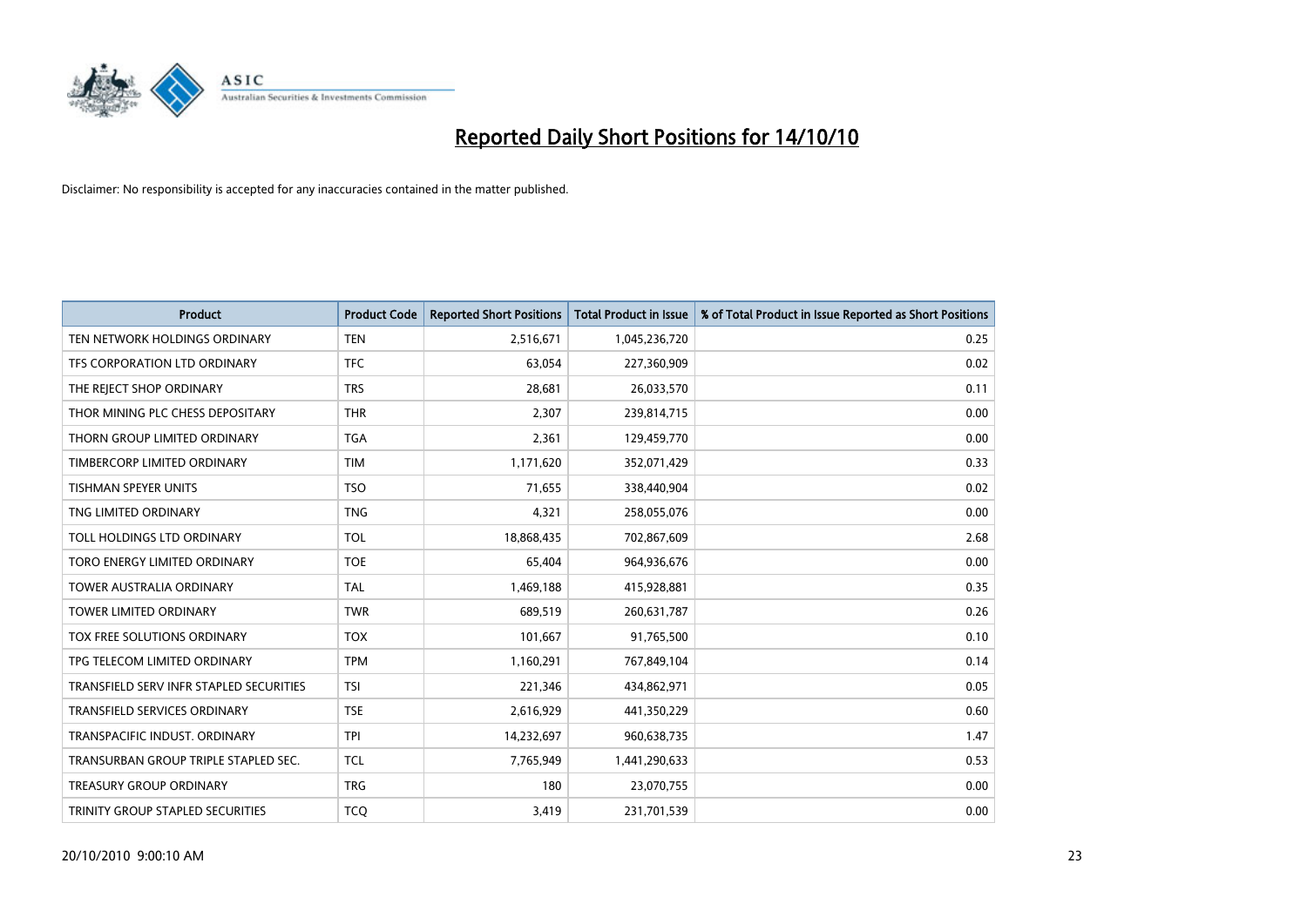

| <b>Product</b>                            | <b>Product Code</b> | <b>Reported Short Positions</b> | Total Product in Issue | % of Total Product in Issue Reported as Short Positions |
|-------------------------------------------|---------------------|---------------------------------|------------------------|---------------------------------------------------------|
| <b>TROY RESOURCES NL ORDINARY</b>         | <b>TRY</b>          | 41,419                          | 87,474,323             | 0.04                                                    |
| UGL LIMITED ORDINARY                      | UGL                 | 4,402,826                       | 166,028,705            | 2.63                                                    |
| <b>UNILIFE CORPORATION CDI 6:1</b>        | <b>UNS</b>          | 61,505                          | 241,158,714            | 0.02                                                    |
| UXC LIMITED ORDINARY                      | <b>UXC</b>          | 678,611                         | 305,789,718            | 0.22                                                    |
| VALAD PROPERTY GROUP STAPLED US PROHIBIT. | <b>VPG</b>          | 4,330,465                       | 2,302,129,263          | 0.18                                                    |
| <b>VDM GROUP LIMITED ORDINARY</b>         | <b>VMG</b>          | 11,116                          | 195,613,088            | 0.01                                                    |
| <b>VENTURE MINERALS ORDINARY</b>          | <b>VMS</b>          | 6,500                           | 192,663,334            | 0.00                                                    |
| VILLAGE ROADSHOW LTD ORDINARY             | <b>VRL</b>          | 682                             | 114,217,649            | 0.00                                                    |
| VILLAGE ROADSHOW LTD 'A' CLASS PREFERENCE | <b>VRLPA</b>        | 19,559                          | 52,235,451             | 0.04                                                    |
| <b>VIRGIN BLUE HOLDINGS ORDINARY</b>      | <b>VBA</b>          | 20,356,905                      | 2,209,126,568          | 0.92                                                    |
| VISION GROUP HLDGS ORDINARY               | <b>VGH</b>          | 78,000                          | 72,671,765             | 0.11                                                    |
| <b>VITA GROUP LTD ORDINARY</b>            | <b>VTG</b>          | 75,190                          | 142,499,800            | 0.05                                                    |
| VITERRA INC CDI 1:1                       | <b>VTA</b>          | 75,659                          | 68,629,939             | 0.11                                                    |
| <b>WAREHOUSE GROUP ORDINARY</b>           | <b>WHS</b>          | 302,724                         | 311,195,868            | 0.10                                                    |
| <b>WATPAC LIMITED ORDINARY</b>            | <b>WTP</b>          | 7,535                           | 183,341,382            | 0.00                                                    |
| <b>WDS LIMITED ORDINARY</b>               | <b>WDS</b>          | 23,203                          | 143,107,458            | 0.02                                                    |
| WEBIET LIMITED ORDINARY                   | <b>WEB</b>          | 111,695                         | 77,061,278             | 0.15                                                    |
| <b>WESFARMERS LIMITED ORDINARY</b>        | <b>WES</b>          | 21,446,237                      | 1,005,175,944          | 2.11                                                    |
| WESFARMERS LIMITED PARTIALLY PROTECTED    | <b>WESN</b>         | 1,692,556                       | 151,896,218            | 1.10                                                    |
| WEST AUSTRALIAN NEWS ORDINARY             | <b>WAN</b>          | 6,876,035                       | 219,668,970            | 3.12                                                    |